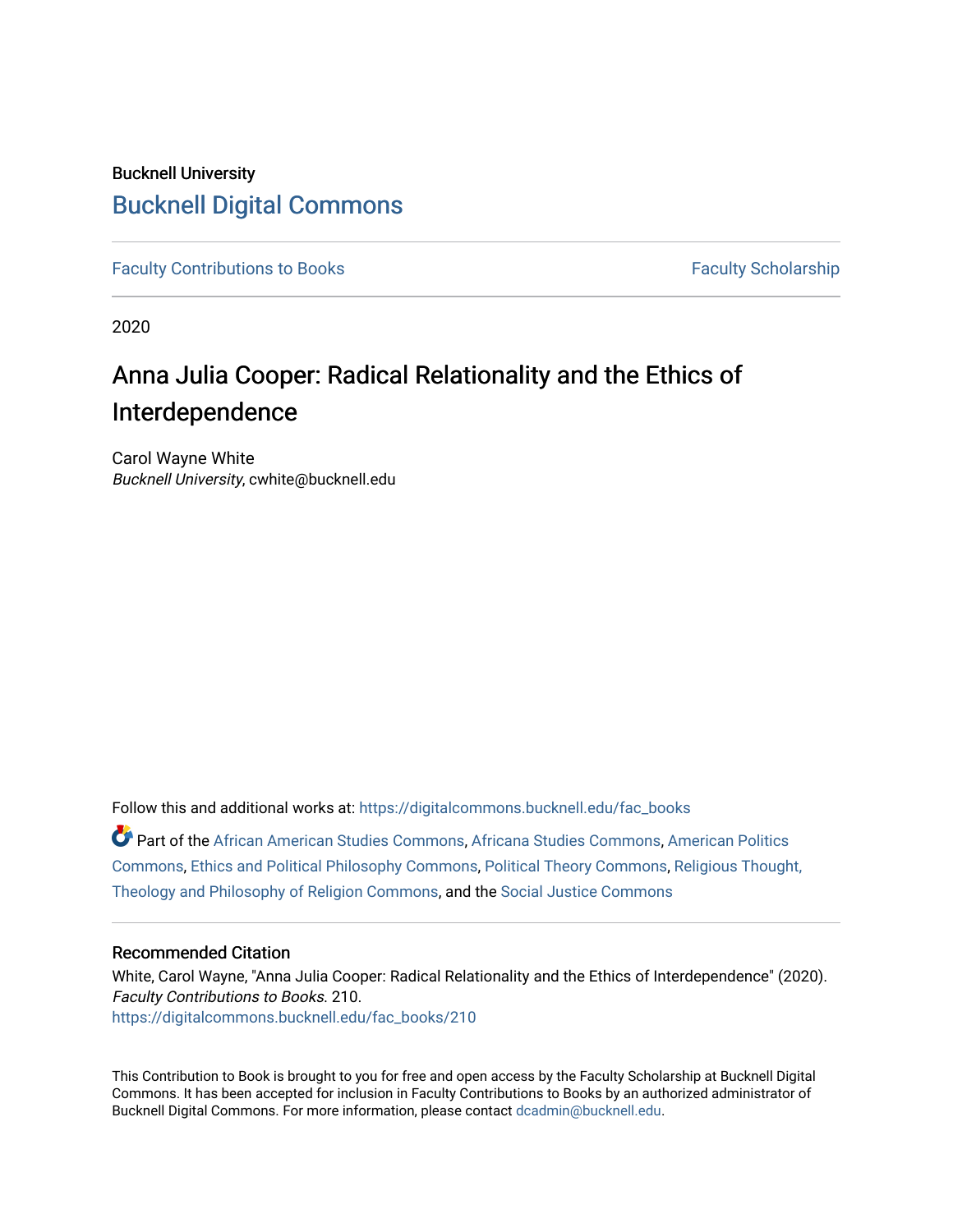### 8: Anna Julia Cooper Radical Relationality and the Ethics of Interdependence

**Carol Wayne White**

*The philosophic mind sees that its own "rights" are the rights of humanity.* **Anna Julia Cooper,** *A Voice from the South*

In the last several decades, scholarship on Anna Julia Cooper has increased significantly, drawing attention to her wide range of ideas on race, intersectional feminism, and international politics, and to her lifelong work as an educator, political activist, and community leader.<sup>1</sup> In a 2016 study, for example, Vincent Lloyd includes Cooper's work in his revival of a black natural law tradition that he believes offers the best way of approaching politics in the contemporary world.<sup>2</sup> In Lloyd's reading, Cooper's performance of black natural law involves the critique of ideology, including white supremacy and patriarchy, and participation in social movements for justice, especially those focusing on education and commu-

<sup>1</sup> Karen Baker-Fletcher, *A Singing Something: Womanist Reflections on Anna Julia Cooper* (New York: Crossroad, 1994); Kevin K. Gaines, *Uplifting the Race: Black Leadership, Politics, and Culture in the Twentieth Century* (Chapel Hill: University of North Carolina Press, 1996); Charles Lemert and Esme Bhan, eds., *The Voice of Anna Julia Cooper, including "A Voice from the South" and Other Important Essays, Papers, and Letters* (Lanham, MD: Rowman & Littlefield, 1998); Karen Johnson, *Uplifting the Women and the Race: The Lives, Educational Philosophies and Social Activism of Anna Julia Cooper and Nannie Helen Burroughs*, Studies in African American History and Culture (New York: Routledge, 2000); M. S. Giles, "Special Focus, Dr. Anna Julia Cooper, 1858–1964: Teacher, Scholar, and Timeless Womanist," *Journal of Negro Education* 75, no. 4 (2004): 621–34; Jane Gordon, "Failures of Language and Laughter: Anna Julia Cooper and Contemporary Problems of Humanistic Pedagogy," *Philosophical Studies in Education* 38 (2007): 163–78; Vivian M. May, *Anna Julia Cooper, Visionary Black Feminist* (New York: Routledge, 2007); Stephanie Y. Evans, "African American Women Scholars and International Research: Dr. Anna Julia Cooper's Legacy of Study Abroad, *Frontiers: The Interdisciplinary Journal of Study Abroad* 18 (2007): 77–100; Vivian M. May, "'It Is Never a Question of the Slaves': Anna Julia Cooper's Challenge to History's Silences in Her 1925 Sorbonne Thesis," *Callaloo* 31, no. 3 (2008): 903–18; Beverly Guy-Sheftall, "Black Feminist Studies: The Case of Anna Julia Cooper," *African American Review* 43, no. 1 (Spring 2009): 11–15; Kathryn T. Gines and Ronald R. Sundstrom, eds., *Philosophia Africana: Analysis of Philosophy and Issues in African and the Black Diaspora*, special issue, *Anna Julia Cooper*, 12, no. 1 (March 2009); Shirley Moody Turner, ed., *African American Review*, special section on Anna Julia Cooper, 43, no. 1 (Spring 2009); Carol Wayne White, "Relational Humanity and the Interplay of One and All," in *Black Lives and Sacred Humanity: Toward an African American Religious Naturalism* (New York: Fordham University Press, 2016): 47–74.

<sup>2</sup> Vincent Lloyd, *Black Natural Law* (New York: Oxford University Press, 2016), ix.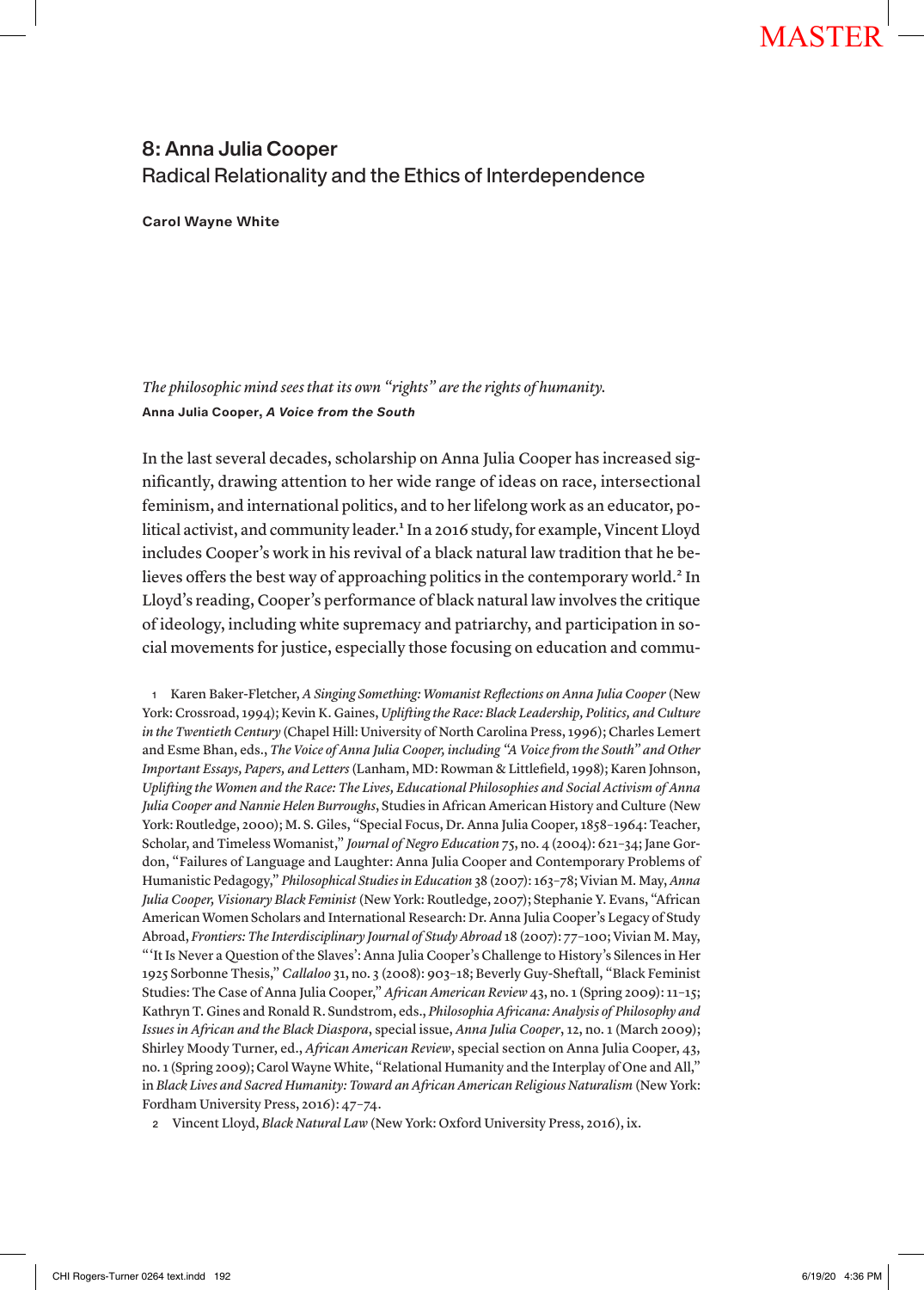### *Anna Julia Cooper* 193

nity building.3 With a different focus and level of analysis, Vivian May's 2007 study of Cooper as a visionary black feminist also emphasized Cooper's social justice work as a distinctive type of feminist political praxis.<sup>4</sup> In this chapter I share these robust readings of Cooper as an astute thinker and activist intent on provoking American society into a radical transformation of its cultural values and institutional practices. With Lloyd, I believe a key aspect of understanding Cooper's genius as a political activist is found in her nascent views of human nature; however, I do not share the explicit theological and metaphysical interpretations of Cooper's work that Lloyd favors in *BNL*.5 Rather, following May's lead, I ground Cooper's vision of liberation in the complexity of diverse perspectives (social, ethical, political, feminist, philosophic, etc.) found in Cooper's writings, without privileging a theological (or Christian) framework.<sup>6</sup> In doing so I focus on Cooper's richly textured, nuanced language, which I believe provides layers of possible interpretation to her engaged political activism and humanistic orientations.

In her range of activities as orator, scholar, community activist, and educator, Cooper demonstrates a basic orientation toward life that paradigmatically highlights the central features of political thought featured in this volume. A close reading of her corpus shows Cooper consistently identifying principles that advanced nuanced approaches to justice, freedom, and equality. Addressing problematic gendered, racialized, and class power dynamics in various institutions, Cooper sought a readjustment of relationships among all Americans that would ensure the dignity and worth of each individual. In short, I propose that Cooper's mature intellectual vision demonstrates a particular vision of a transformed America, as well as viable ways of achieving its transformation. Advancing this view, I build on a core theme across Cooper's work—what I call her politics of radical relationality—in which the fate of each individual (or the one) is inextricably connected to all (or the many). Central to this vision is Cooper's conception of humanity, often described in naturalistic evolutionary terms, which she used to challenge racial, gender, and class injustices of her day. She also appealed to a communal ontology in her view of humanity in order to assert the inherent worth

- <sup>3</sup> Lloyd, *Black Natural Law*, 33.
- <sup>4</sup> May, *Anna Julia Cooper, Visionary Black Feminist*.

<sup>5</sup> In justifying Cooper's inclusion in the black natural law tradition, Lloyd contends that her view of human nature is grounded in a theological perspective that he describes as follows: "Crucially, the black natural law tradition is committed to the view that no worldly description of the human suffices. Just as God exceeds all worldly description, the image of God in humanity exceeds all worldly descriptions" (Lloyd, *Black Natural Law*, xi). I do not share this view of Cooper, seeing her work as much more nuanced and humanistically oriented. For further reading, see my chapter on Cooper titled "Relational Humanity and the Interplay of One and All," in *Black Lives and Sacred Humanity* (New York: Fordham University Press, 2016), 47–74.

<sup>6</sup> See May, *Anna Julia Cooper, Visionary Black Feminist*, 43, where May describes Cooper's passion for the political, ethical, and philosophic value of speaking from multiple locations, as well as a sense of Cooper's reflexive and situated phenomenological work as a thinker.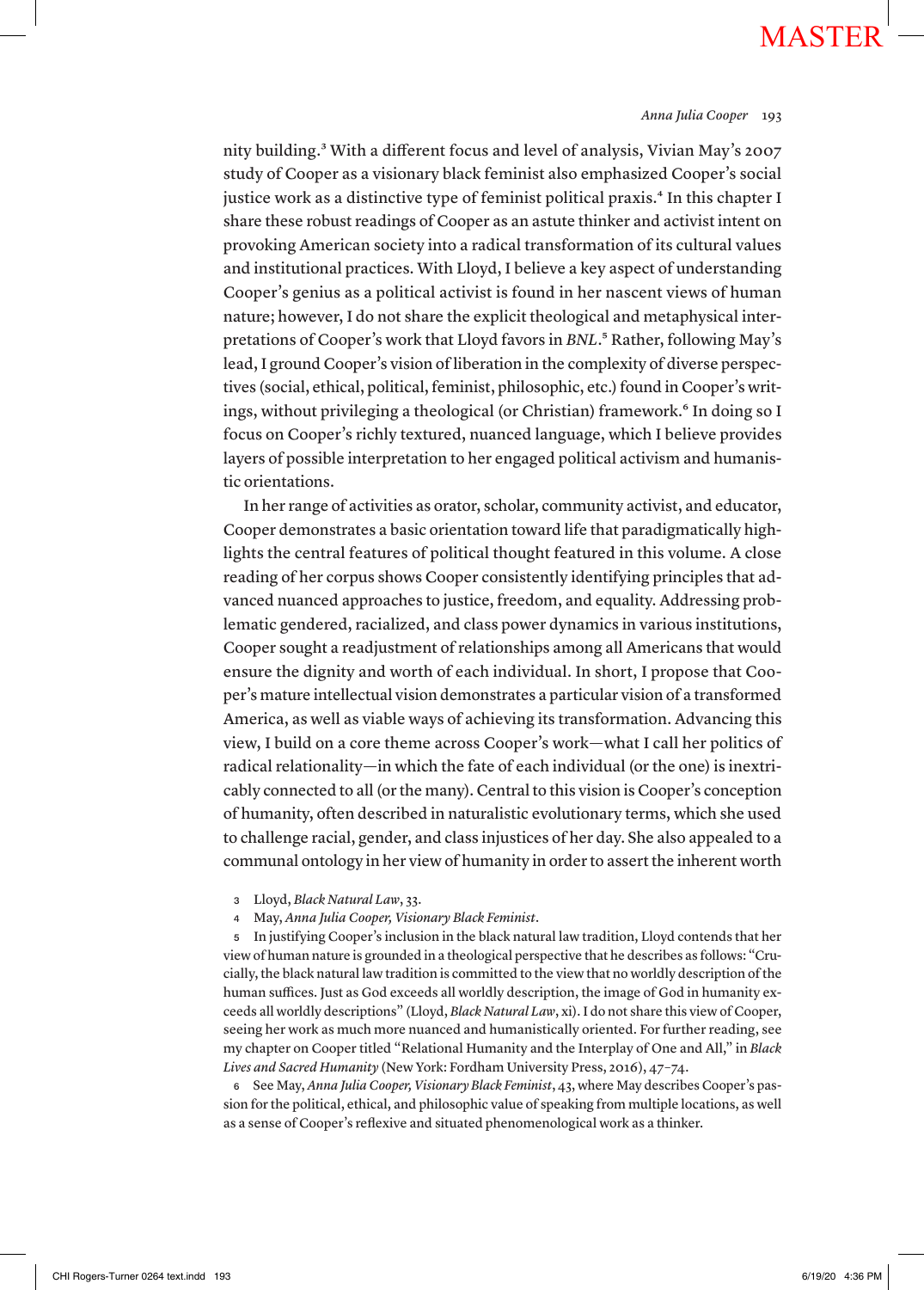and value of African Americans and other marginalized groups in North America at a time when their humanity was questioned or ignored.

After providing a brief introduction to Cooper and her unique voice in the late nineteenth and early twentieth centuries, I discuss the extent to which she urged her contemporaries to begin envisioning a new model of relational humanity on which particular political and ethical values could be advanced. Following this, I examine aspects of Cooper's religious-social ethics and her educational philosophy that emanated from her philosophical anthropology—both viable avenues for Cooper in restructuring America. In the final section I connect Cooper's politics of relationality to her vision of America as a relational whole where the destinies of one and all are inextricably tied, and I briefly discuss Cooper's sense of national transformation and promise. I also mention Cooper's self-reflections on her efforts. While focusing primarily on the set of essays included in *A Voice from the South* (1892), I also include other writings by Cooper that are not as well known.

### **1. A Voice among Many: Conjoining the One and the All**

Anna Julia Cooper was born in Raleigh, North Carolina, on August 10, 1858, to an enslaved mother (Hannah Stanley [Haywood], 1817–99) and began her formal education at nine years of age at Saint Augustine Normal School in Raleigh.<sup>7</sup> She later matriculated at Oberlin College, earning a BA in mathematics in 1884 and an MA for college teaching in 1887. Throughout her life, Cooper was involved in various educational pursuits and vocations aimed at transforming the lives of the underserved and marginalized.<sup>8</sup> As a teacher and principal at the famous "M-Street" High School—formally the Washington High School for Negroes, later renamed Dunbar High School—where she worked until 1930, Cooper introduced an innovative liberal arts curriculum that helped many of the students gain entrance into the best colleges in the nation. Upon retirement from Dunbar, from 1930 to 1941 Cooper was involved with Frelighuysen University in Washington, DC—a local university designed to assist working and adult African Americans—both teaching there and serving as its president. She also earned her PhD (1925) from the Sorbonne in Paris, completing a dissertation titled "L'attitude de la France à l'égard de l'esclavage pendant la Révolution." In this work Cooper addressed France's attitudes toward slavery, examining how they contradicted French ideas of liberty and freedom and also influenced the French and Haitian Revolutions. Cooper was

<sup>7</sup> Recent biographical sources indicate that this may be the likely date of Cooper's birth, although it has also been recorded as 1859 and 1860.

<sup>8</sup> Cooper's many educational and service activities are too numerous to name here; however, the wide range of activities include her work at a war camp sometime after World War I in Indianapolis, her role in facilitating the opening of the first YWCA chapter for black women in Washington, DC, and her supervision of the Colored Settlement House in Washington. She also had a leadership role in the Washington Colored Woman's League, which eventually became a part of the National Association of Colored Women's Clubs.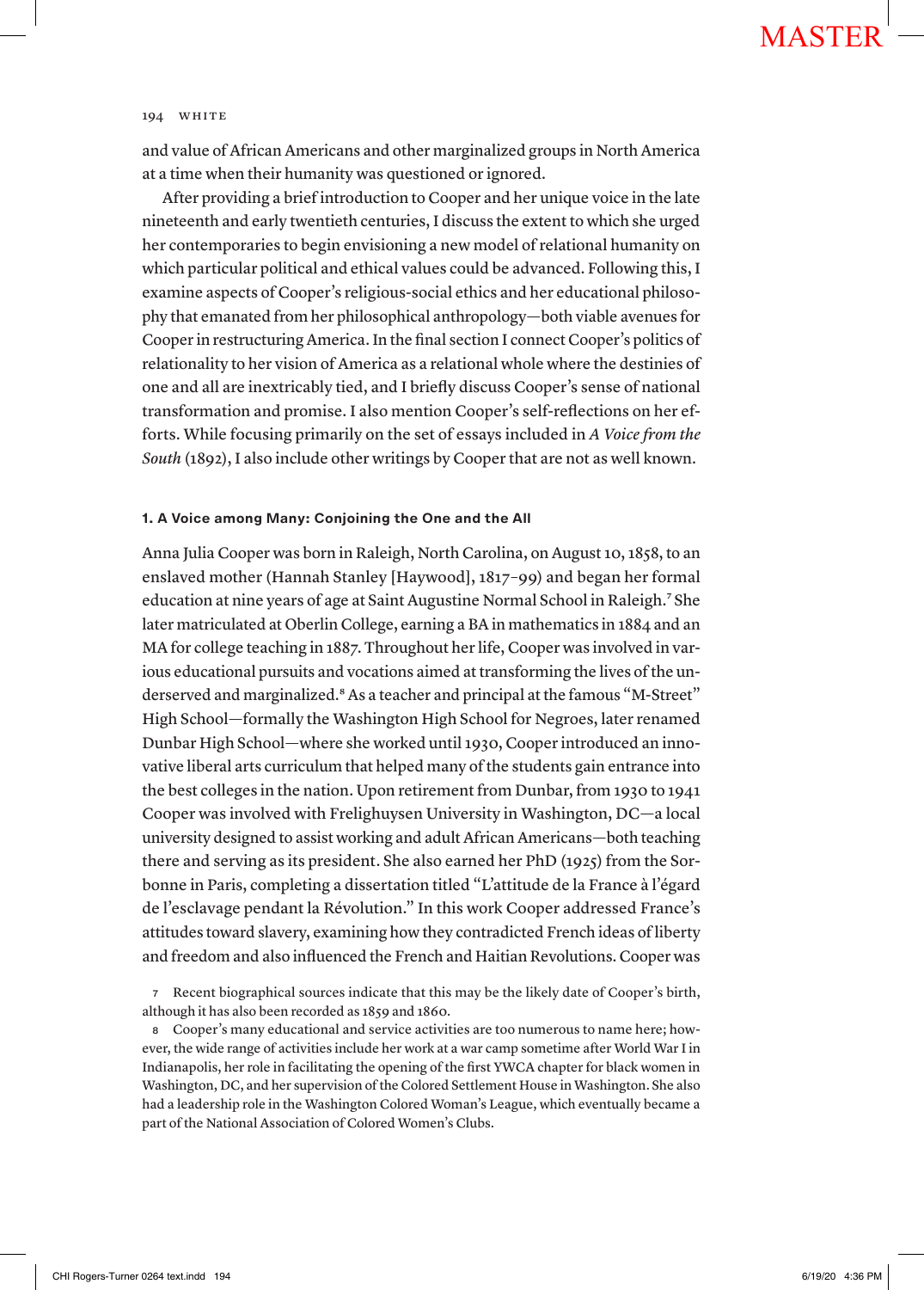#### *Anna Julia Cooper* 195

also a prolific writer, authoring *A Voice from the South* (1892), a collection of essays and speeches featuring her intersectional feminist analysis of American culture, as well as other critical commentaries addressing a wide range of social, political, and theoretical concerns that preoccupied her throughout life.<sup>9</sup>

In her diverse roles as author, teacher, and community leader, Cooper insisted that all people, not just the favored heirs of past unjust systems, should enjoy the benefits of full citizenship. In "Colored Women as Wage Earners," originally published in *Southern Workman* in 1899, Cooper applies this general principle to issues of labor and economics when advocating that unpaid domestic labor be seen as productive wage labor. Introducing a general economic theory that posited labor, along with capital and land, as a key factor contributing to wealth, Cooper asserted that the worker is worthy of her hire: whatever a person contributes to the wealth should be acknowledged and rewarded. At the same time Cooper seems to be rejecting a crass view of labor where the wage earner is reduced to an object or commodity that can be used and exchanged. A crucial aspect of Cooper's argument is the recognition that all workers or laborers, especially black women, were full humans endowed with the qualities of volition, subjectivity, and the valuation of life. As she writes: "Every wage-earner, man or woman, owes it to the dignity of the labor he contributes, as well as to his own self-respect, to require the rights due to the quality of service he renders, and to the element of value he contributes to the world's wealth."10

With the knowledge that many black families were headed by women, Cooper also challenged misogynist and racist notions that black women's paid labor was surplus labor. Describing the "double disadvantage" faced by black women, Cooper believed that proper training and educational opportunities would increase their intellectual and moral qualities, declaring, "The colored woman as wage-earner must bring to her labor all the capacities, native or acquired, which are of value in the industrial equation. She must really be worth her wage and then claim it."11 With these crucial observations and insights, Cooper brings critical awareness to the potentially devastating consequences for black women and black families when wage disparities based on gender and racial inequalities persist, as current surveys in the US continue to show.12

<sup>9</sup> Other lesser-known writings include Cooper's memoir about earning her doctorate from the Sorbonne, *The Third Step*, and a memoir about the Grimké family, *The Early Years in Washington: Reminiscences of Life with the Grimkés*.

<sup>10</sup> Cooper, "Colored Women as Wage Earners," *Southern Workman* 28 (August 1899): 295–98, http://www.huarchivesnet.howard.edu/9908huarnet/cooper3.htm, accessed November 2017.

<sup>11</sup> Cooper, "Colored Women as Wage Earners."

<sup>12</sup> Recent studies show that black women in the United States who work full time year round are typically paid just 63 cents for every dollar paid to non-Hispanic white men. They also show that the persistent gender-based wage gap continues to harm women, their families, and the economy—and it is particularly damaging for black women. For further reading, see "Black Women and the Wage Gap" provided by the National Partnership for Women & Families: http://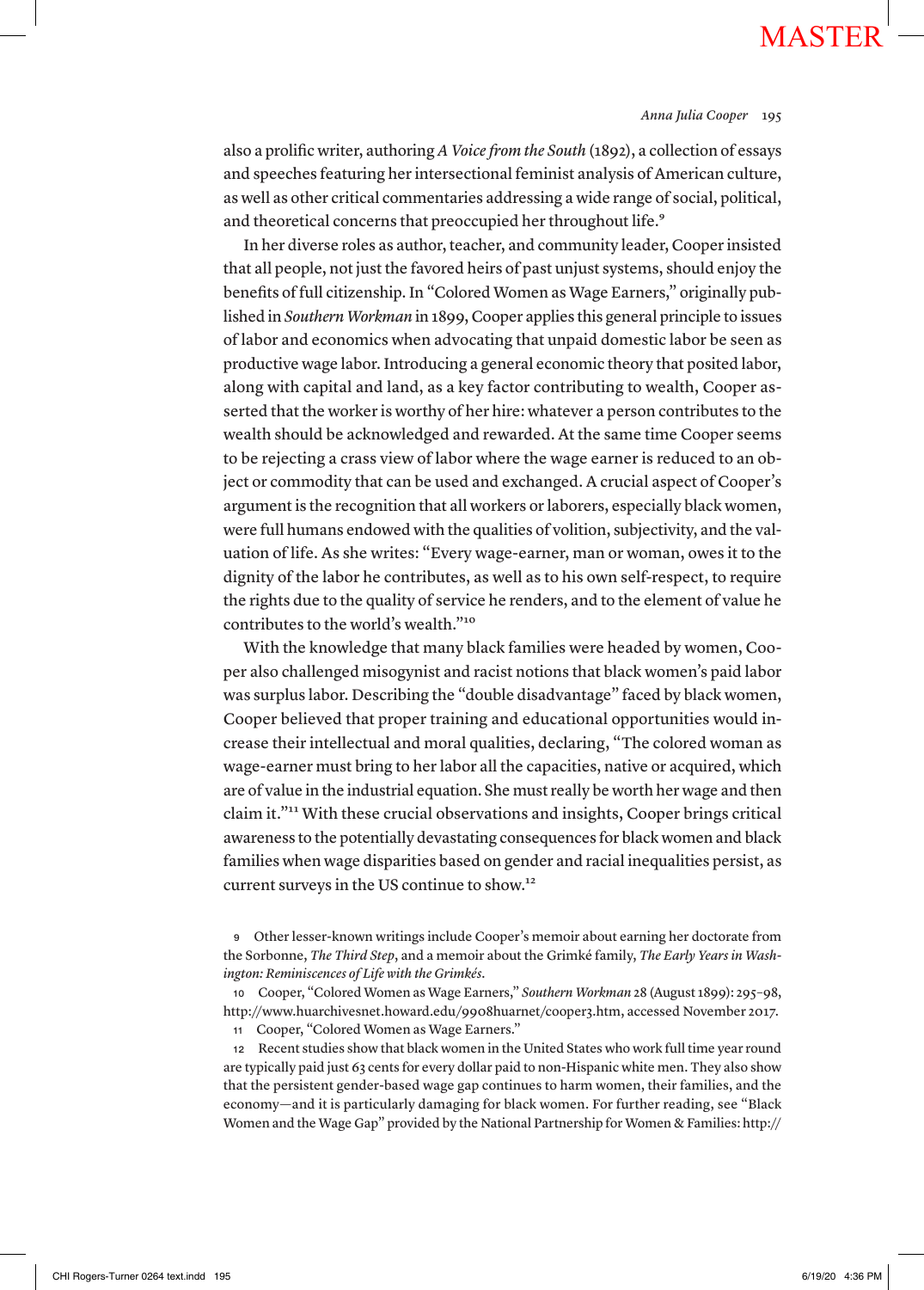Cooper's ongoing concern for society's most vulnerable (or voiceless) also inspired her work with the Alley Sanitation Committee, an organization addressing the lack of housing for poor African Americans in Washington, DC, during the Jim Crow era.<sup>13</sup> She was also one of the few African American female representatives to address the first Pan-African Congress in London (1900), which was "an international gathering concerned with the key issues and problems facing 'African humanity'" and conceived to demonstrate "that those of African descent could speak for themselves against all the injustices they faced."14 Cooper complemented her community activism with crucial theorizations about the necessity of voicing one's desire for freedom. She believed the historical situations and concrete experiences of oppressed peoples should be critically apprehended by the oppressed themselves—by those whose lives are directly harmed by unjust practices.

In the introduction to *A Voice from the South*, Cooper confronts the misleading assumption that the "black problem," and its possible solution, could be fully analyzed or comprehended without the recognition of black women's voices and perspectives. Introducing the theme of "silenced" black women by noting the lack of respect and worth given them within American history, she declares: "The 'other side' has not been represented by one who 'lives there.' And not many can more sensibly realize and more accurately tell the weight and the fret of the 'long dull pain' than the open-eyed but hitherto voiceless Black Woman of America."15 In this case and elsewhere, Cooper demonstrates that "oppressed peoples are agents both of knowledge and history, even if their agency, resistance, and alternative ways of knowing have been suppressed or denied by the powerful."16 This is a crucial idea that anticipates later decolonial discourses and cultural analyses in the twentieth century, as evident in this insight from Colin McFaren and Peter Lankshear: "In order to reclaim their right to live *humanly*, marginalized groups must not only theorize and analyze but also confront, in praxis, those institutions, processes, and ideologies that prevent them from, as Paulo Freire puts it, 'naming their world.'"17

Cooper's evocation of the necessity of hearing the black woman's voice when challenging oppressions was more than an ingenious strategy; it was also an

www.nationalpartnership.org/research-library/workplace-fairness/fair-pay/african-american -women-wage-gap.pdf, accessed January 2018.

<sup>13</sup> Louise Daniel Hutchinson, *Anna J. Cooper: A Voice from the South* (Washington, DC: Smithsonian Institution Press, 1981), 93. See also James Borchert, *Alley Life in Washington: Family, Community, Religion and Folklife in the City, 1850–1970* (Urbana: University of Illinois Press, 1980).

<sup>14</sup> Immanuel Ness and Zak Cope, eds. *The Palgrave Encyclopedia of Imperialism and Anti-Imperialism* (New York: Palgrave Macmillan, 2016), 908.

<sup>15</sup> Anna Julia Cooper, *A Voice from the South* (New York: Oxford University Press,1988), ii. Hereafter cited as Cooper, *VFS*.

<sup>16</sup> May, *Anna Julia Cooper, Visionary Black Feminist*, 3.

<sup>17</sup> Peter McFaren and Colin Lankshear, *Critical Literacy: Politics, Praxis, and the Postmodern* (Albany: SUNY Press, 1994), 146.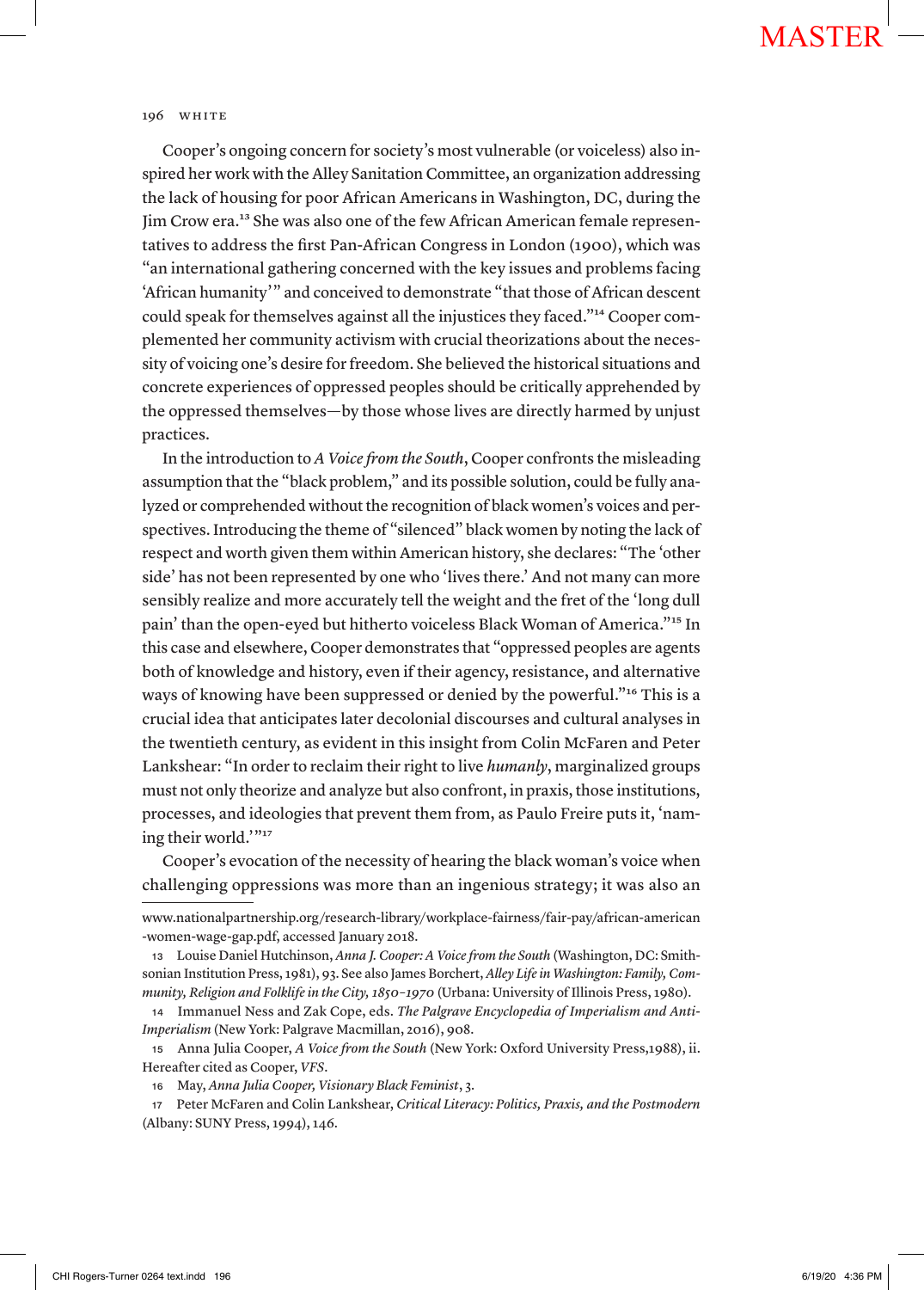#### *Anna Julia Cooper* 197

important epistemic assertion, conjoining Cooper's voice with other silenced or muted ones and affirming their shared humanity. Voicing the concerns of other black women was in effect an important act of solidarity, aligning Cooper's fate with a generation of women whose humanity had been exploited and then silenced by a legacy of white supremacy. This shared sense of lived (embodied) experience often invigorates Cooper's philosophic writings, activism, and pious discourse. For example, when addressing the 1893 World's Congress of Representative Women in Chicago—a forum attended by women around the globe— Cooper gave voice to the resiliency of black women in the US since slavery, declaring that "the colored women's oppression in this country" and "her yet unwritten history is full with heroic struggle, struggle against fearful and overwhelming odds."18 Strategically conjoining the personal and the collective, Cooper also acknowledges speaking for women of the South (the poorest and least visible) because "it is there that the millions of blacks in this country have watered the soil with blood and tears."<sup>19</sup>

These examples support my contention that Cooper's theories were not just abstract ideas; they emerged out of her embodied experience as a black woman, scholar, and activist whose own full humanity was questioned. May suggests that Cooper negotiated at least two worlds at once in her published texts and life: "an ideal world in which her personhood would not be questioned and, simultaneously, lived reality in which she had to contest daily the weight of being perceived and treated as 'other.'"20 Thus Cooper's precarious (and unique) voice as a black public intellectual sheds light on the misogynist and racial injustices that structured American life during her time.<sup>21</sup> Shirley Moody-Turner has recently illuminated Cooper's experience with the print industry of her day, which was the major medium by which authors could disseminate their work. Moody-Turner discusses the various gendered and class dynamics that adversely inflected Cooper's attempts to secure adequate publication outlets for her work as a black woman author.<sup>22</sup> In this context, the multivalent richness of Cooper's public intellectual

<sup>18</sup> Anna Julia Cooper, "The Intellectual Progress of the Colored Women of the United States since the Emancipation Proclamation," in *The World's Congress of Representative Women: A Historical Resume*, ed. May Wright Sewell (Chicago; Rand, McNally, 1894), 711. The World's Congress of Representative Women opened on May 15, 1893, drawing 500 delegates from 27 countries and 126 organizations.

- <sup>19</sup> Cooper, "Intellectual Progress of the Colored Women," 712.
- <sup>20</sup> May, *Anna Julia Cooper, Visionary Black Feminist*, 79–82.

<sup>21</sup> Katherine Shilton, "Letter from Anna Julia Cooper to Alfred Churchill," in "'This Scholarly and Colored Alumna': Anna Julia Cooper's Troubled Relationship with Oberlin College," accessed March 2020, http://www2.oberlin.edu/external/EOG/History322/AnnaJuliaCooper /AnnaJuliaCooper.htm; May, *Anna Julia Cooper, Visionary Black Feminist*, 34, 80–82; Mary Helen Washington, introduction to Cooper, *VFS*, xxxix.

<sup>22</sup> Shirley Moody-Turner, "'Dear Doctor Du Bois': Anna Julia Cooper, W. E. B. Du Bois, and the Gender Politics of Black Publishing," *MELUS: Multi-ethnic Literature of the U.S.* 40, no. 3 (Fall 2015): 47–48.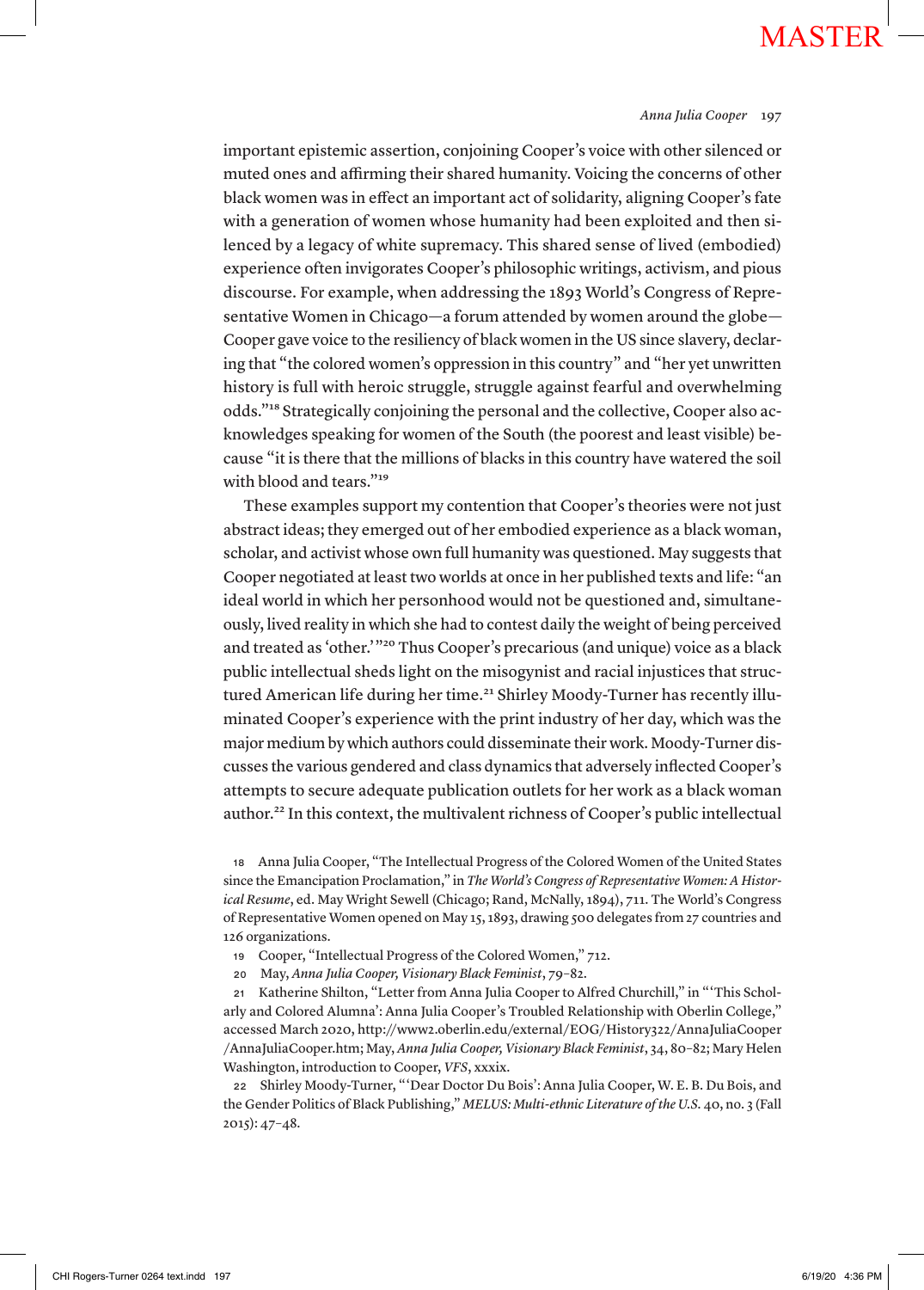"voice" in conjoining the one and the many is significant, as this insight from Moody-Turner suggests: "Cooper's expansive concept of black publishing was part and parcel of an activist platform that could build and support black arts and education, dispute and debate racist propaganda, introduce important positive images by African Americans, expand the knowledge base of African American readers by introducing important international and domestic scholarship to its readership, and serve as a space for democratic dialogue and critical debate."<sup>23</sup>

The problematic racial, gender, and class distinctions Cooper witnessed and experienced were distortions of the relational whole she imagined to be true for humans. In the next section I offer a brief discussion of Cooper's conception of humanity, which provides the theoretical underpinnings of her egalitarian principles. This formulation of an expansive humanity will also invigorate Cooper's vision of America as the stage on which the "principles of true democracy are founded in universal reciprocity" and advanced as the nation matures.<sup>24</sup>

### **2. Cooper's Vision of Humanity and Her Politics of Relationality**

Cooper never fully developed a systematic philosophical anthropology in any single work, but she does offer within select essays consistent characterizations of humans as evolving, perfecting, and maturing processes. In "The Gain from a Belief," Cooper uses processional imagery for human life to challenge the skepticism and positivism of various European philosophers who saw humanity as nothing more than a conglomeration of cells best explained by scientific empiricism. Cooper rejects this reductive materialism in favor of a loftier view of humanity, or a "sublime conception of life as the seed-time of character for the growing of a congenial inner-self to be forever a constant presence."25 In "What Are We Worth?" Cooper describes black Americans as dynamic, malleable entities capable of transformative growth, contingent on society's provision of the proper conditions and forms of cultivation for its maturation: "It is labor, development, training, careful patient, diligent toil that must span the gulf between this vegetating life germ (now worth nothing but toil and care and trouble, and living purely at the expense of another)—and that future consummation in which 'the elements are so mixed that Nature can stand up and say to all the world, '*This is a man*.'"26

Employing naturalistic metaphors alongside religious ones, Cooper characterized humans as evolving beings with the inner determination to fulfill themselves. In doing so, she contributed to a discourse of human perfectibility that was also found in the influential writings of Ralph Waldo Emerson and other nineteenthcentury visionaries. In Emerson's transcendentalist writings, human perfection-

<sup>26</sup> Cooper, *VFS*, 244.

<sup>23</sup> Moody-Turner, "Dear Doctor Du Bois," 48.

<sup>24</sup> Cooper, *VFS*, 168.

<sup>25</sup> Cooper, *VFS*, 295.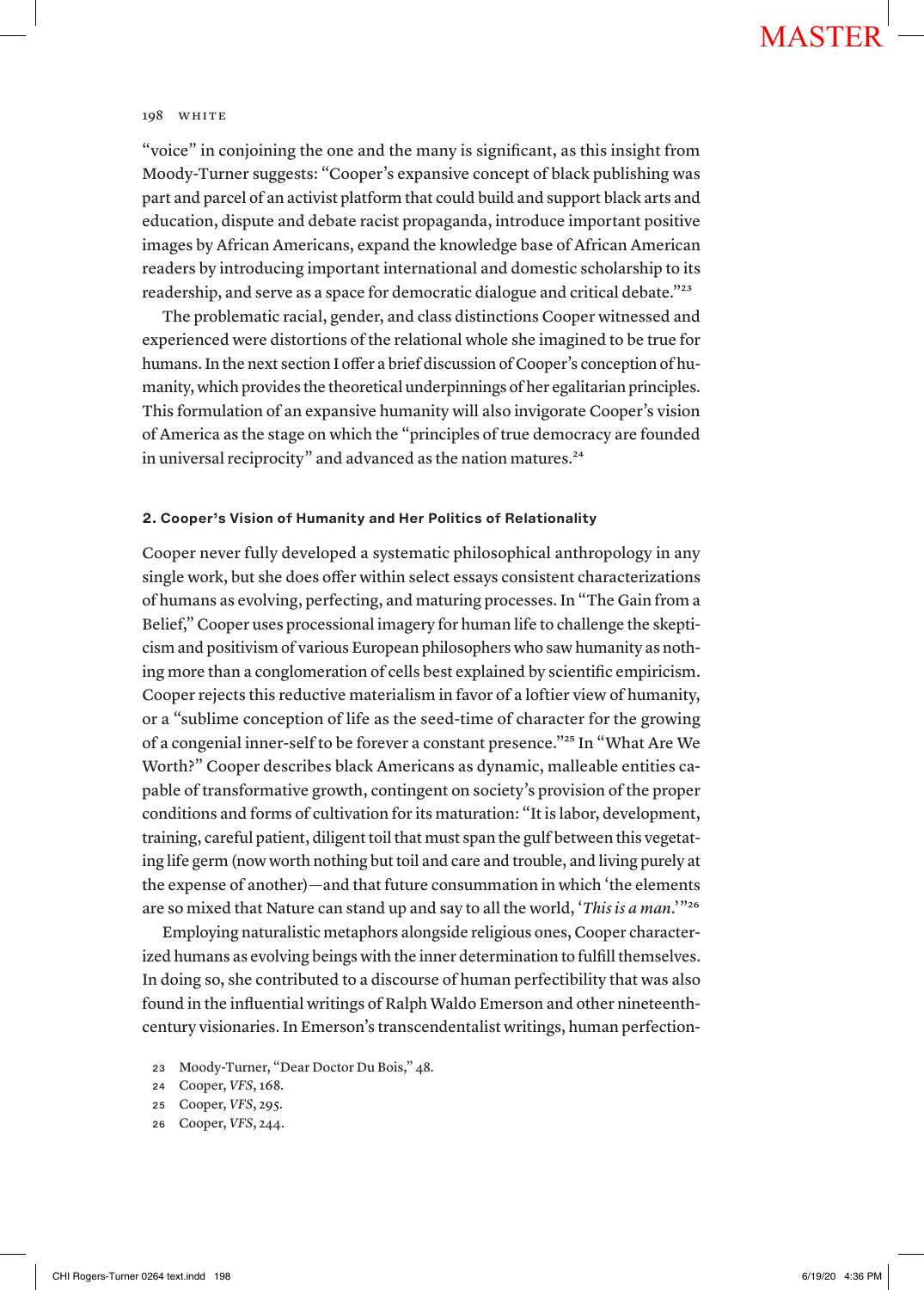ism is sometimes expressed as the latent capacities within each individual and their potential directedness.<sup>27</sup> His theme of infinite perfectibility was integrally connected to a general philosophic orientation that saw no discontinuity between perceived distinct worlds—for Emerson, the divine and the human were one, as expressed eloquently in his essay "The Over-Soul."28 Equally important, Emerson believed that a commitment to the truth of the divine within naturally leads one to exercise that commitment in relation to issues of social justice.

Cooper's brand of perfectionism (or her sense of an inner directionality operating within humans and all natural processes) conjoined individual, national, and universal aspirations within the context of multiple oppressions in the United States. The measure of human progress for Cooper was how well "each and every" American could live in the absence of unjust racial, gender, class prejudices, and other expressions of xenophobia and cultural imperialism.29 This perspective emerges from her black feminist slant (or intersectional approach) to the theme of one and all, and as I have observed elsewhere, this whiff of American Romanticism in Cooper distinguishes her voice from those of Emerson and other white visionaries.<sup>30</sup>

In my reading, Cooper's black feminist and Romanticist expression of human potential also does not fall neatly within the human perfectibility and moral reform framework that Erica Bell explores in *To Live an Antislavery Life*. In this study, Bell explores the writings of select freed northern black leaders who, in the aftermath of slavery, advanced a politics of respectability that thematized inner moral (or divine) truth and outward action. Bell features black antebellum figures like Maria Stewart, David Walker, and others who ingeniously intertwined a rhetoric of self-improvement with a larger politics of racial uplift and freedom struggle. As she writes: "Every example of black self-actualization, virtue, morality, respectability, and success, they thought, would be a boon to the antislavery cause."31

<sup>27</sup> Ralph Waldo Emerson, "The Poet," in *Essays and Lectures*, ed. Joel Porte (New York: Library of America, 1983), 229.

<sup>28</sup> Ralph Waldo Emerson, "The Over-Soul," in *Essays and Lectures*, ed. Joel Porte (New York: Library of America, 1983), 386. See also *Early Lectures of Ralph Waldo Emerson*, ed. Stephen E. Whicher, Robert E. Spiller, and Wallace E. Williams (Cambridge, MA: Belknap / Harvard University, 1964), 2:1836–38; Ralph Waldo Emerson, *Young Emerson Speaks: Unpublished Discourses on Many Subjects*, ed. Arthur Cushman McGiffert (Boston: Houghton Mifflin, 1938; repr. Port Washington, NY: Kennikat, 1965), 200.

<sup>29</sup> Cooper, *VFS*, 118;124–25.

<sup>30</sup> Carol Wayne White, *Black Lives and Sacred Humanity: Toward an African American Religious Naturalism* (New York: Fordham University Press, 2016): 60.

<sup>31</sup> Erica Bell, *To Live an Antislavery Life* (Athens: University of Georgia Press, 2012), 35. Bell aims to address some key assumptions of the available scholarly literature on the personal politics of respectability associated with the antebellum black middle class. A chief concern for Bell are certain dichotomies (respectability versus activism and elevation versus black nationalism) that scholars maintain in having uncritical views of the American Moral Reform Society (AMRS), which many black middle-class leaders participated in at the time. Bell clarifies her position, contending that this politics of respectability is "best understood as a value at the heart of the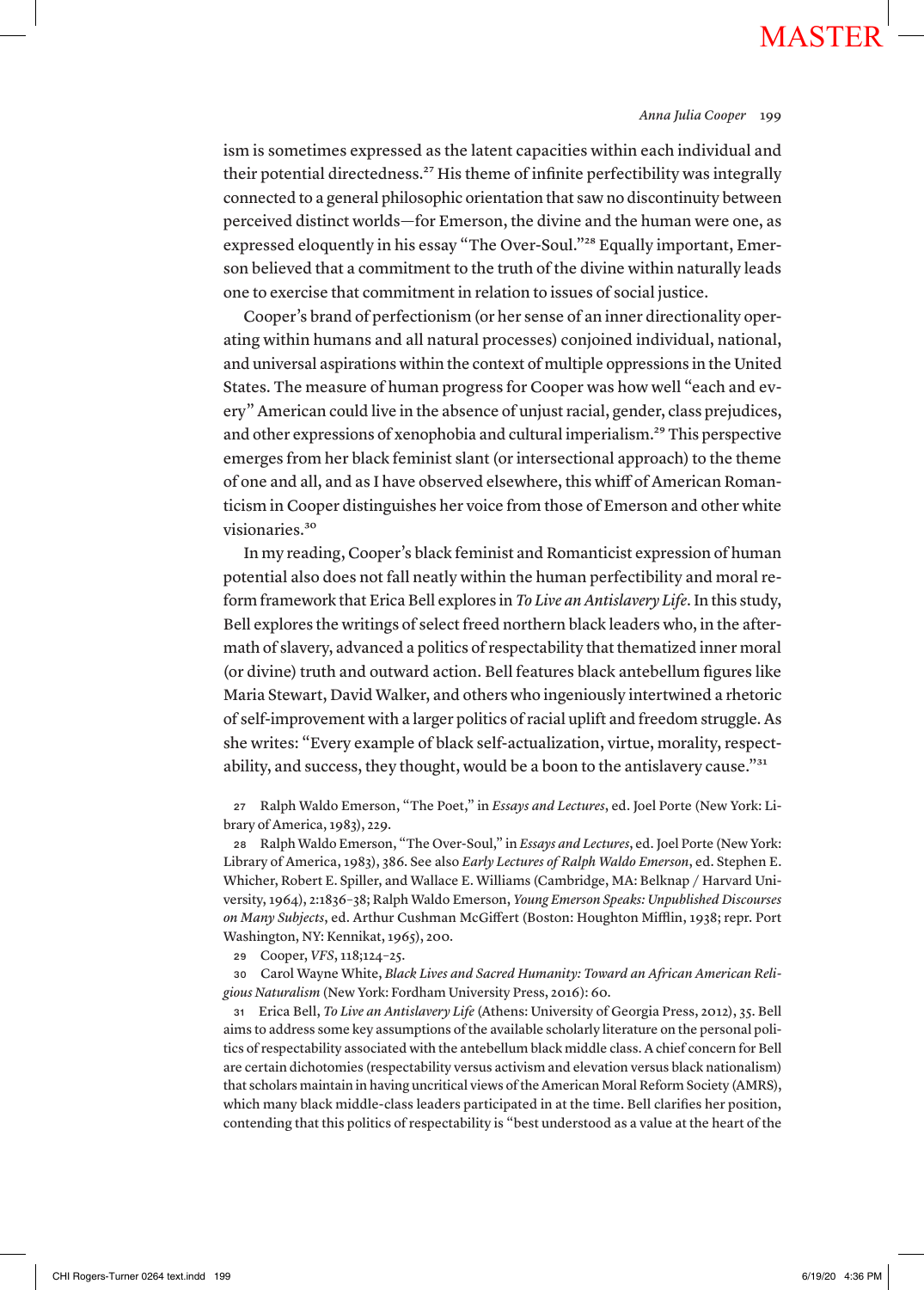Cooper's expressions of human perfectionism, inclusive in her style of writing, sense of national aspirations, and overall Romanticist outlook, have make her susceptible to the charges of class elitism and conservative politics that Bell addresses in her study.<sup>32</sup> Yet a close reading of Cooper's essays suggest otherwise, as she often and consistently exposed the dangers of "respectability politics" and elitist values. Consider, for example, that in "The Gain from Belief " she admonishes her successful black (male) peers not to "spend time discussing the "'Negro Problem' amid the clouds of your fine havanna, ensconced in your friend's wellcushioned arm-chair and with your patent leather boot-tips elevated to the opposite mantel."33 She then encourages them to do something about the problem. What I am suggesting in this brief assessment is that Cooper's multifaceted approach to human perfectionism is hard to pin down. In short, Cooper's approach to the general theme of human progress in the nineteenth century does not belong properly to the white paradigmatic expressions associated with Emerson or to a variation of this theme that was exemplified by the middle-class blacks that Bell explores in her study.34

What is clear is that with processual imagery, Cooper consistently depicts a dynamic quality to human life that helps to dismantle problematic constructions of the human aligned with racist and sexist ideologies. She suggests that various forms of inequality are ill-informed social constructions which are not inherent to the natural strivings and agential activities within all humans. For example, Cooper confronted a shared notion among many white southern women that efforts to secure the rights of blacks in society ran against the *natural* order of things. In response, Cooper argued that the desire for self-fulfillment expressed by US blacks and other marginalized groups (as well as their efforts to humanize their material existence) were cultural manifestations of a higher truth that must not be stifled.<sup>35</sup> With a strong feminist voice, Cooper encouraged black women and men to seek self-fulfillment and actualize their humanity, as advocated by the women's movement, which she described as "a great and international movement characteristic of this age and country, a movement based on the inherent right of every soul to its highest development."36 Such ontological aspirations, Cooper

culture of the emerging black middle class: essential to the self-conception and personal identity of its members, their idealization of family life, their belief in the importance of gender-specific notions of virtue and independence, and ultimately their determination to live and die in a way that was utterly antithetical to the life deemed appropriate for them by slavery's supporters" (8).

<sup>32</sup> May, *Anna Julia Cooper, Visionary Black Feminist*, 57–71.

<sup>33</sup> Cooper, *VFS*, 299–100.

<sup>34</sup> For other perspectives that suggest Cooper possesses a unique voice, see Lewis Gordon's discussion of Cooper's exploration of existential ontological inquiries in *Existentia Africana: Understanding Africana Existential Thought* (New York: Routledge, 2000). Gordon also discusses the significance of Cooper's nineteenth-century feminist reflections in *An Introduction to Africana Philosophy*, Cambridge Introductions to Philosophy (New York: Cambridge University Press, 2008).

<sup>35</sup> Cooper, *VFS*, 113.

<sup>36</sup> Cooper, *VFS*,108.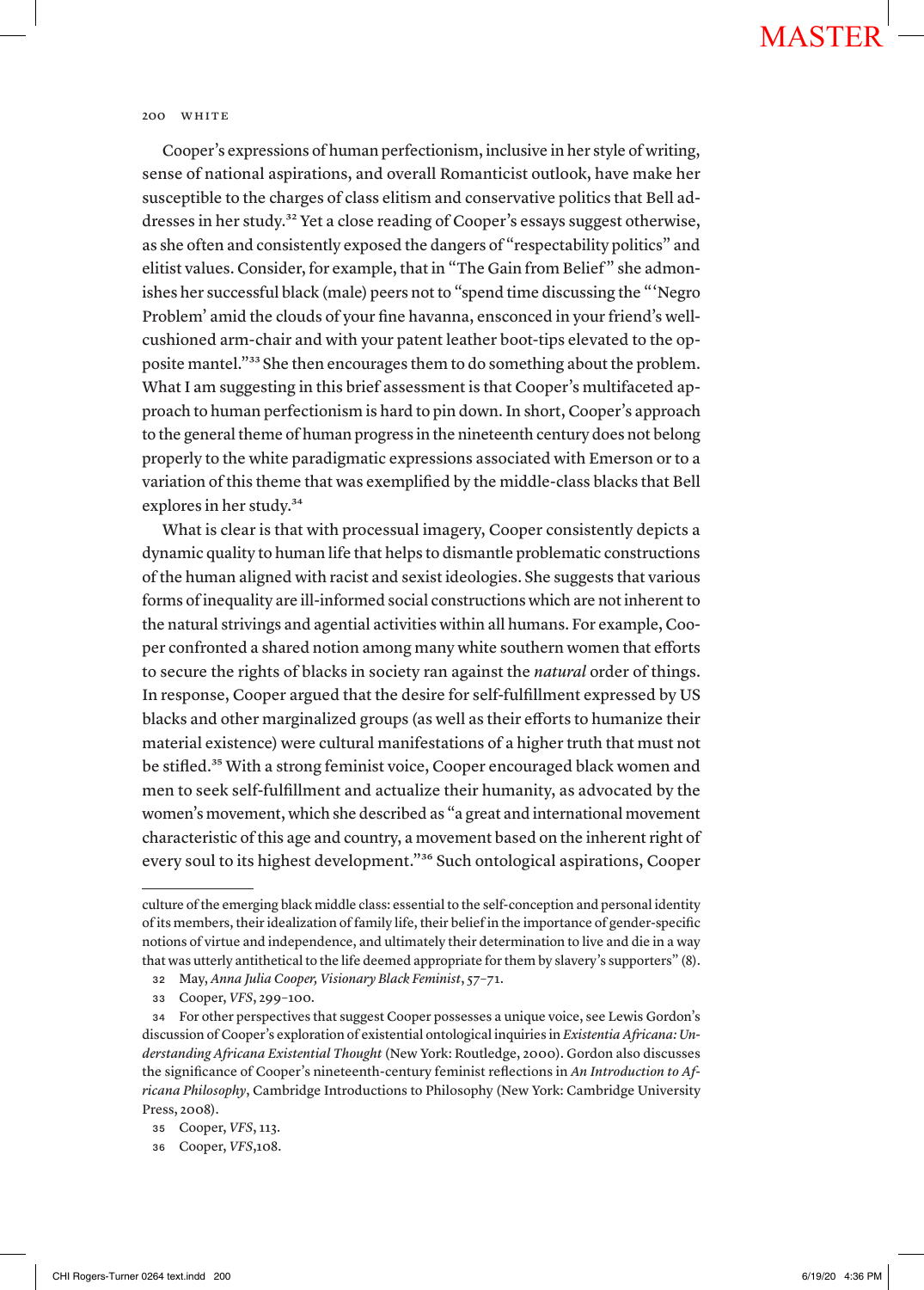### *Anna Julia Cooper* 201

argues, are common to all: "the one ideal of perfect manhood and womanhood, the one universal longing for development and growth, the one desire for being, and being better, the one yearning, aspiring, outreaching, in all heartthrobs of humanity in whatever race or clime."<sup>37</sup>

Although she readily critiqued the racist sentiments of southern white women and subtle hypocrisy of white feminists, Cooper still envisioned the women's movement as a transformative process in America that could help regenerate its life, politics, and culture. The promise the movement held for Cooper was its role in creating a network of social interactions that inspired and enabled each person to attain fullness of being and to flourish as part of the whole:

For women's cause is the cause of the weak; and when all the weak shall have received their due consideration, then woman will have her "rights," and the Indian will have his rights, and the Negro will have his rights, and all the strong will have learned at last to deal justly, to love mercy, and to walk humbly, and our fair land will have been taught the secret of universal courtesy which is after all nothing but the art, the science, and the religion of regarding one's neighbor as one's self.<sup>38</sup>

Cooper's conception of human life as the emergence from a greater matrix of natural forces, and with the potential to self-actualize, compelled her to identify the problematic distortions of racial differentiations based on standards of superiority and inferiority. In "What Are We Worth?" she identifies the insidious forms of "negrophobia" that kept white Americans entrapped in self-delusions of superiority.<sup>39</sup> In the beginning of this essay she sums up this antiblack sentiment in a remark ascribed anecdotally to Henry Ward Beecher: "Were Africa and the Africans to sink tomorrow, how much poorer would the world be? A little less gold and ivory, a little less coffee, a considerable ripple, perhaps, where the Atlantic and Indian oceans would come together—that is all; not a poem, not an invention, not a piece of art would be missed from the world."40 With this observation, Cooper targeted deficient conceptions of black humanity as debased, thereby confronting the enduring legacy of white supremacy in an Euro-American lineage of thought that has helped shape an exclusionary category of the human. The theme of a degraded black humanity that Cooper addressed has resonated deeply with a host of black American political theorists, writers, philosophers, and artists—both before and after Cooper—who have resisted its claims as well the white supremacy ideology in which it is rooted. Her critical discourse about black lives in America is a crucial part of an African American intellectual trajectory that includes Frederick Douglass, who made the following observation in the nineteenth century when addressing the National Colored Convention of 1853: "Our white fellow-country

- <sup>37</sup> Cooper, *VFS*, 113.
- <sup>38</sup> Cooper, *VFS*, 117.
- <sup>39</sup> Cooper, *VFS*, 285.
- <sup>40</sup> Cooper, *VFS*, 228.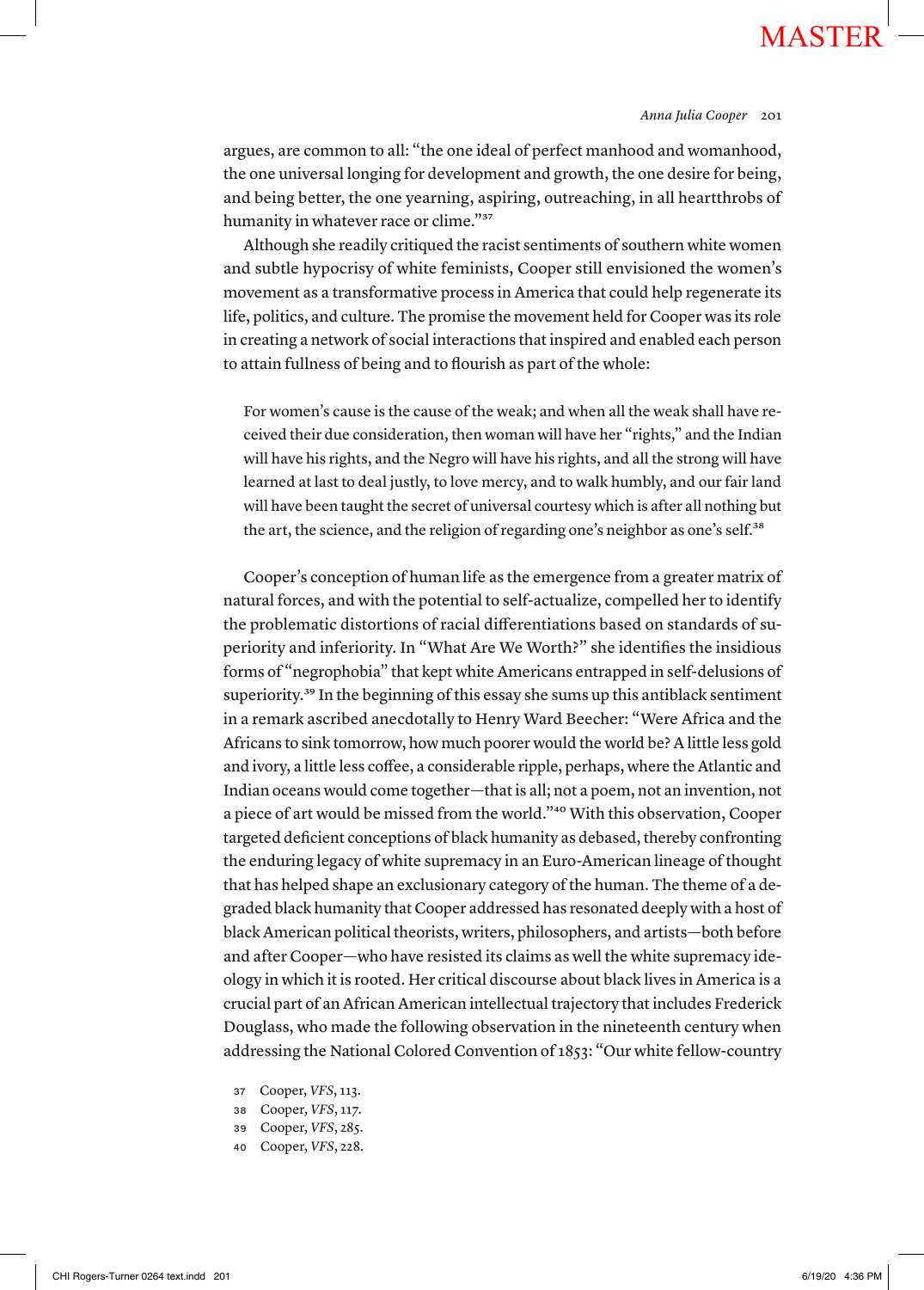men do not know us. They are strangers to our character, ignorant of our capacity, oblivious of our history and progress, and are misinformed as to the principles and ideas that control and guide us as a people. The great mass of American citizens estimate us as an characterless and purposeless people."41 Douglass's observations about the ideology of white supremacy—what he elsewhere labels the "diseased imagination"42—also anticipate James Baldwin's astute observation, written fifty-some years after Cooper:

But this cowardice, this necessity of justifying a totally false identity and of justifying what must be called a genocidal history, has placed everyone now living into the hands of the most ignorant and powerful people the world has ever seen. And how did they get that way? By deciding that they were white. By opting for safety instead of life. By persuading themselves that a black child's life meant nothing compared with a white child's life. . . . By informing their children that black women, black men, and black children had no human integrity that those who call themselves white were bound to respect. And in this debasement and definition of black people, debased and defined themselves.<sup>43</sup>

This trajectory of critical racial discourse initiated by Cooper, Douglass, and Baldwin also anticipates later philosophical critiques of modernist processes of racialization that have repeatedly characterized people of African descent as deficient when measured against the construction of the normative Western human of Enlightenment thought.<sup>44</sup> It is in this wider context that I believe Cooper's conceptualization of an expansive, emancipated humanity achieves its political force. With Douglass and Baldwin, Cooper not only resists the dominant notion of a deficient black humanity but also draws attention to the failures of whites who are simply unable to comprehend the true character and value of black folk. In one instance, she mocks the actions of white reformers who purport to help while speaking of "Negro depravity" in southern states, as well as the "stupendous and atrocious mistake of reasoning about these people as if they were just ordinary humans beings."45 In "The Negro as Represented in American Literature," Cooper also targets the works of white writers and intellectuals who purport to address the "Negro question" with inauthentic descriptions and problematic images of blacks.

<sup>44</sup> Emanuel Eze, *Race and the Enlightenment* (Malden, MA: Blackwell, 1996); Charles Mills, *The Racial Contract* (Ithaca, NY: Cornell University Press,1997); J. Stefancic and R. Delgado, eds., *Critical Race Theory: The Cutting Edge* (Philadelphia: Temple University Press, 2013).

<sup>45</sup> Cooper, *VFS*, 107.

<sup>41</sup> Frederick Douglass, *Selected Speeches and Writings*, ed. Philip S. Foner and Yuval Taylor, Library of Black America Series (Chicago: Chicago Review Press, 2000), 269.

<sup>42</sup> Frederick Douglass, "The Color Line" (1881), in *The Portable Frederick Douglass*, ed. J. Stauffer (New York: Penguin Classics, 2016), 501.

<sup>43</sup> James Baldwin, "On Being White and Other Lies," in *The Cross of Redemption: Uncollected Writings*, ed. and trans. Randall Kenan (New York: Vintage, 2010), 168.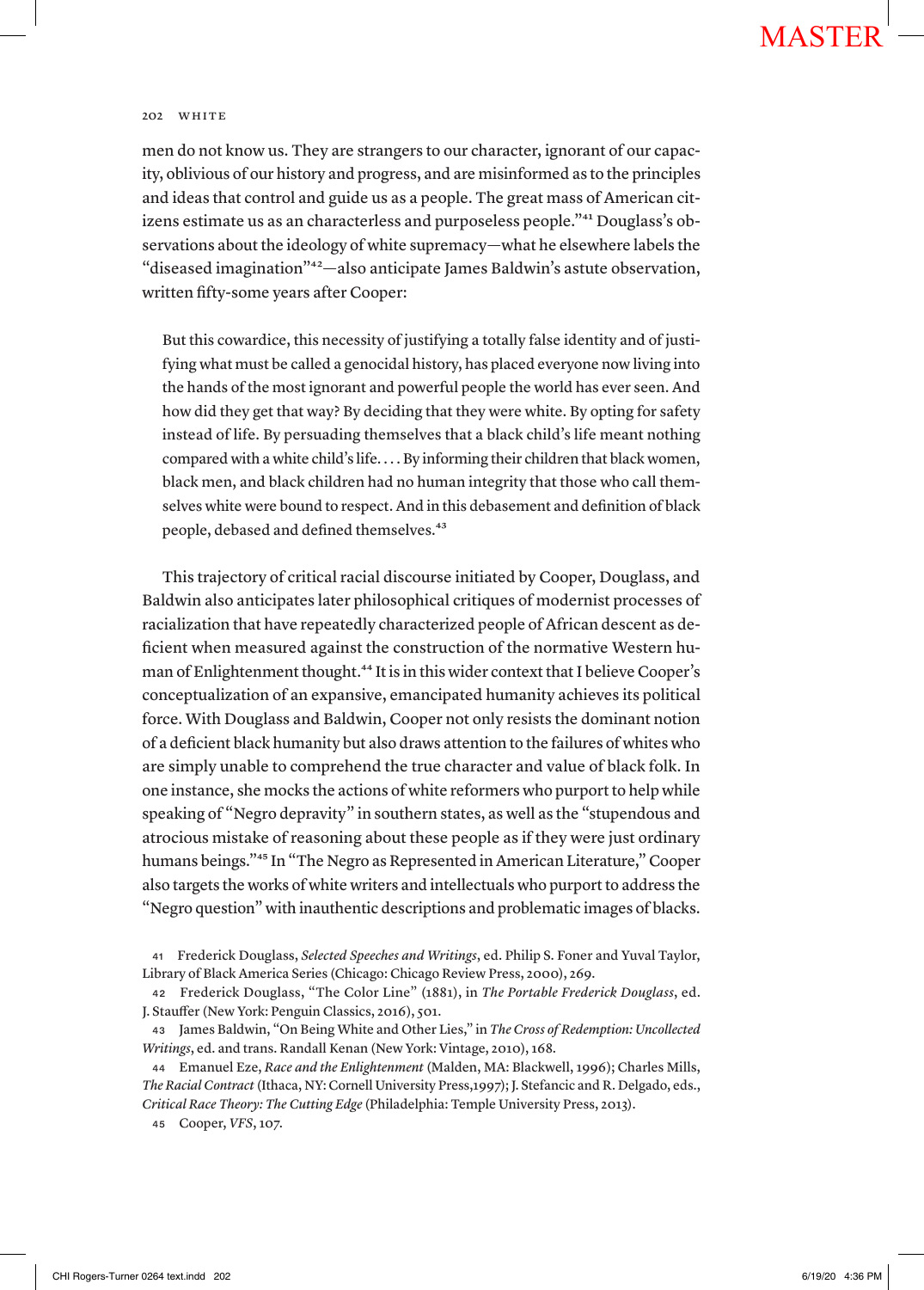### *Anna Julia Cooper* 203

For Cooper, these writers failed to see their own biases and implicit sense of superiority when depicting blacks in a wide range of stereotypes ranging from the submissive Uncle Tom to the savage, vindictive predator. Rejecting these caricatures and misrepresentations as manifestations of a fearful white consciousness, Cooper astutely reveals the power dynamics that are operative when one race attempts to describe the truths and lived experiences of another. She concludes that "an authentic portrait, at once aesthetic and true to life, presenting the Black man as a free American citizen, not just the humble slave of *Uncle Tom's Cabin* but the *man*, divinely struggling and aspiring yet tragically warped and distorted by the adverse winds of circumstance, has not yet been painted. . . . That canvas awaits the brush of the colored man himself."46

During her time, and in keeping with her evolutionary imagery, Cooper believed an evolved humanity necessitated the elimination of these distorted views of black humanity, anticipating a future epoch when "as sure as time *is—these mists will clear away*. And the world—our world, will surely and unerringly see us as we are. Our only care need be the intrinsic worth of our contributions. . . . and if we contribute a positive value in those things the world prizes, no amount of negrophobia can ultimately prevent its recognition. And our great 'problem' after all is to be solved not by brooding over it, and orating about it, but by *living into it*."47 For Cooper, negrophobia or racial prejudice within the American context was mere "sentiment governed by the association of ideas" and was essentially "impervious to reason."<sup>48</sup> She thus encouraged blacks to focus more on "the intrinsic worth of our contributions" as humans and to not become too preoccupied with such "short sighted idiosyncracies," which are ever shifting and unreliable in estimating one's full value as a human being participating in the formation of a just world for all.<sup>49</sup>

Practicing transformation was not just the responsibility of blacks and other marginalized groups, as Cooper believed the nation and its leaders had a pivotal role to play in this process. Opposing the sterile, formulaic views of justice expressed by some white reformers, Cooper believed that transformation of society is primarily enacted through active participation in community organizing, grassroots activism, and myriad educational institutions, all of which aim at the systemic, conscious cultivation of free humans who can then participate fully in the formation of justice.<sup>50</sup> In making this observation, I return briefly to the perfectionism theme in Cooper's philosophical anthropology, as I think her human

- <sup>47</sup> Cooper, *VFS*, 284-5.
- <sup>48</sup> Cooper, *VFS*, 231, 232.
- <sup>49</sup> Cooper, *VFS*, 284.
- <sup>50</sup> Cooper, *Voice of AJC*, 297.

<sup>46</sup> Anna Julia Cooper, "The Negro in American Literature," in *The Voice of Anna Julia Cooper*, ed. Charles Lemert and Esme Bhan (Lanham, MD: Rowman & Littlefield, 1998), 158. Hereafter cited as Cooper, *Voice of AJC*.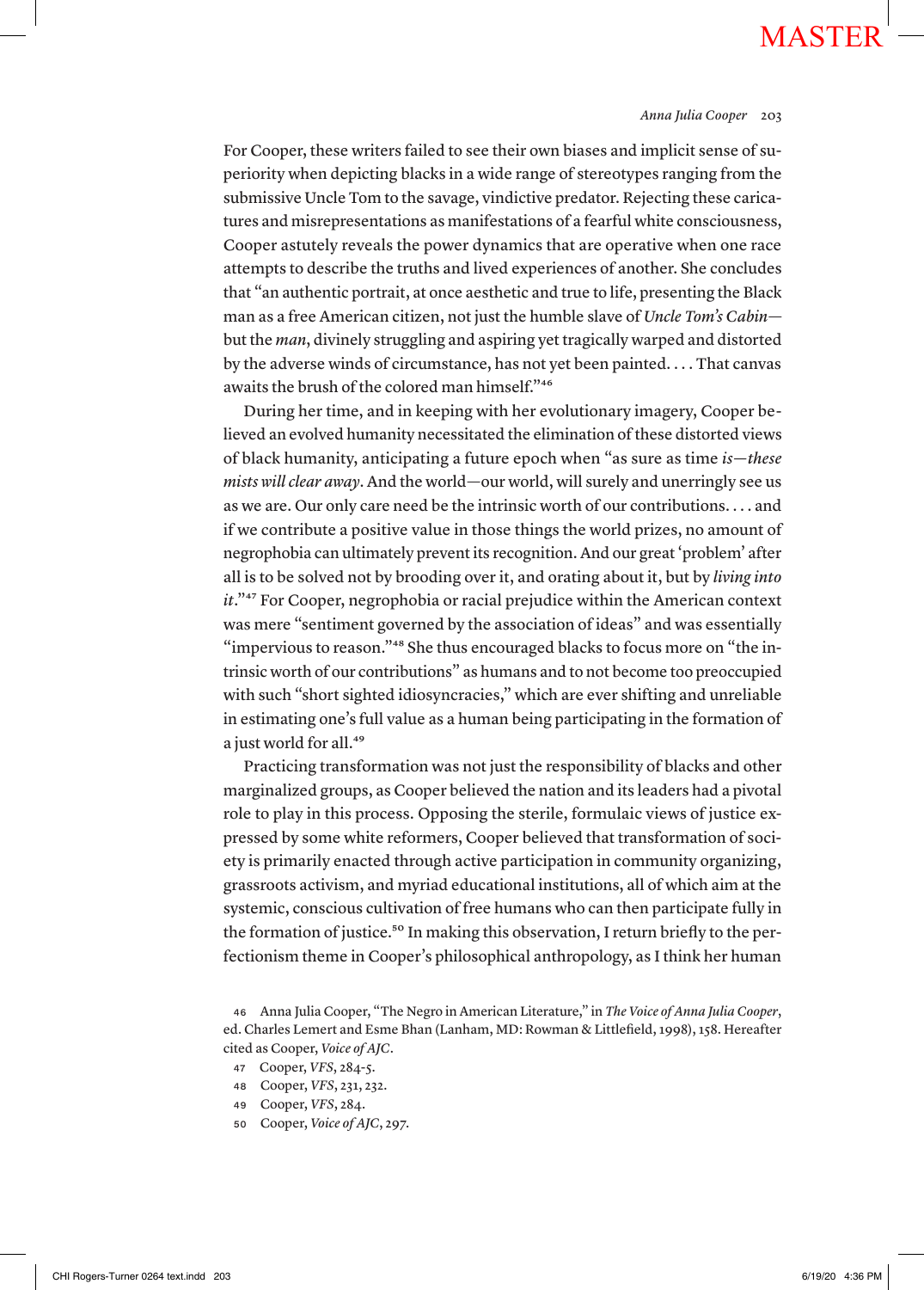progress discourse harbors a pragmatic orientation, or, better yet, a praxis that sought to conjoin thought and action in the midst of radical antiblack realities and the fact of interlocking multiple oppressions in America. While she envisioned a universal human nature that was structured to move in a positive direction, Cooper also relentlessly advocated for radical changes in society. With the latter, she also emphasized the role of choice, access to education, and development of a will within individuals that would allow them to become fully human, their best selves. Note that in "What Are We Worth?" Cooper evokes the lofty ideals of American democracy and its aims in ensuring universal education and freedom for all in order to ask a rhetorical question: What kind of human, in actuality, does the nation produce with its actions, policies, and laws? Cooper eloquently responds that she is not so much impressed with the ideations put forth by the nation's institutions as keen to see the results of their actions: "I shall not try to test your logic but weigh your results—and that test is the *measure of the stature of the fullness of a man*."51

In certain essays Cooper encourages her readers to reenvision the human as an important finite realm (or perhaps as constituting a unique value-laden matrix) of potentiality within the unfolding of infinite cosmic possibilities.<sup>52</sup> This sets the stage for her development of a religious social ethic that centers on a critical awareness of racial oppression, as well as other forms. Cooper evokes a moral imagination linked to the historical figure of Jesus, whom she describes as follows: "Jesus believed in the infinite possibilities of an individual soul. His faith was . . . an optimistic vision of the human aptitude for endless expansion and perfectibility. This truth to him placed a sublime valuation on each individual sentiency. . . . He could not lay hold of this truth and allow his own benevolence to be narrowed and distorted by the trickeries of circumstance or the colorings of prejudice."53 With this portrayal of Jesus, Cooper formulates a religious ethics intent on honoring the value of all humans and challenging ill-conceived racial distinctions. This image of Jesus's capacious humanistic ethics provides an antidote to the hypocrisy Cooper often identified with the dominant white Christian practices of her day. In "The Ethics of the Negro Question" (1902), Cooper asserts that the Negro "stands in the United States of America today as the passive and silent rebuke to the Nation's Christianity, the great gulf between its professions and its practices, furnishing the chief ethical element in its politics," pointing a finger at so-called ideals of civilization.<sup>54</sup> She makes another reference to this lack of Christian integrity in "The Negro in American Literature" (1892), asserting that the notion of caste based on color is "a scathing rebuke to weak-eyed Christians who cannot read the golden rule across the color line."55 Rather than focus on narrow mor-

- <sup>52</sup> Cooper, *VFS*, 244, 258, 297.
- <sup>53</sup> Cooper, *VFS*, 298.
- <sup>54</sup> Cooper, *Voice of AJC*, 206.
- <sup>55</sup> Cooper, *Voice of AJC*, 145.

<sup>51</sup> Cooper, *VFS*, 283.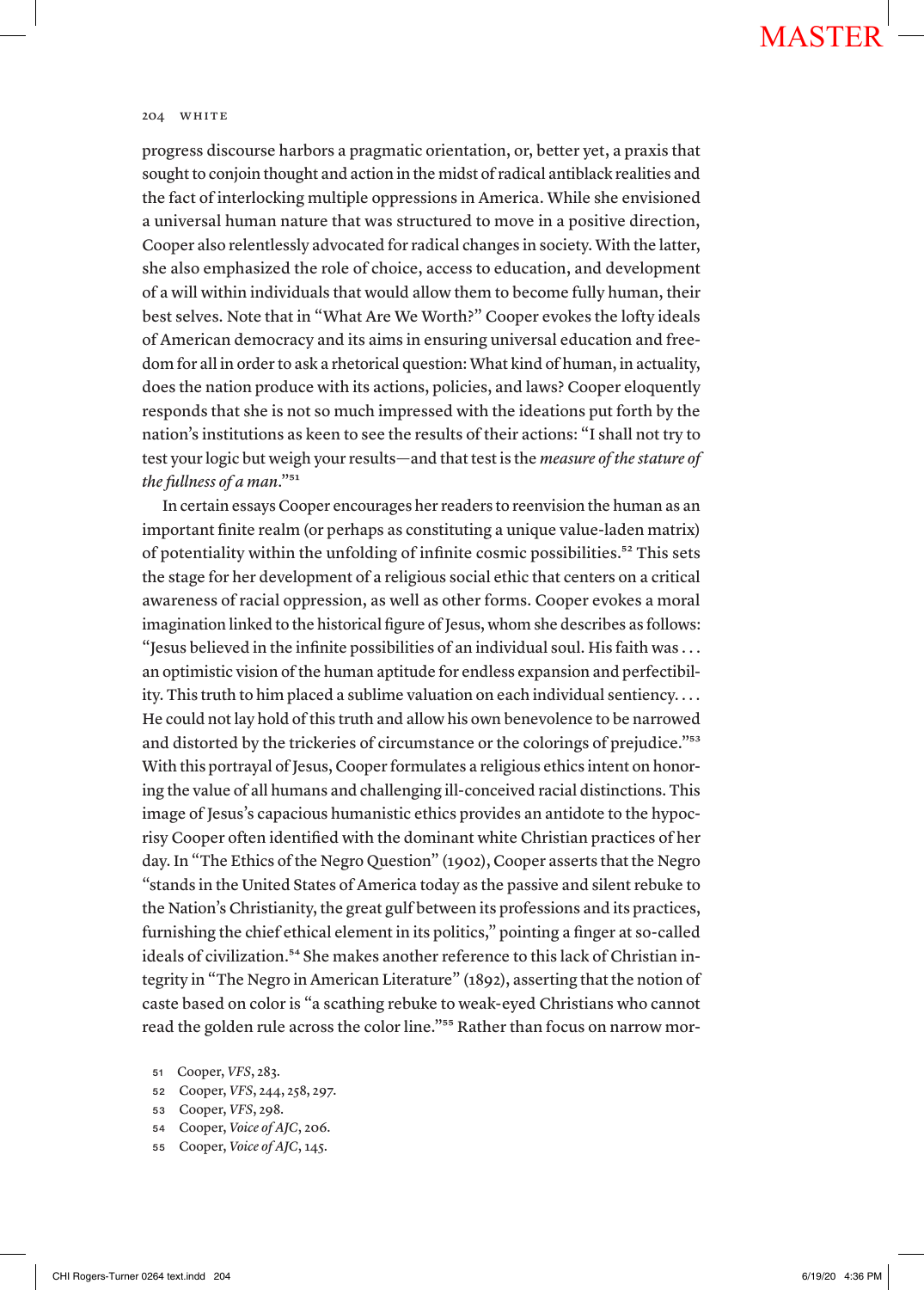alistic precepts or abstract standards of virtue, Cooper asserts that "life must be something more than dilettante speculation. And religion (ought to be if it isn't) a great deal more than mere gratification of the instinct for worship linked with the straight-teaching of irreproachable credos. Religion must be *life made true*, and life is action, growth, development—begun now and ending never."<sup>56</sup>

Cooper participated in many social justice programs aimed at helping the marginalized secure the means to live humanly and with dignity. In her small pamphlet *The Social Settlement: What It Is and What It Does* (1913), Cooper reviews the history of the social settlement movement, arguing that its mission is driven by the conviction that all humans are "created with the divine right to a chance, and sets about hammering down some of those hideous handicaps which hamper whole sections of a community through the inequalities of environment, or the greed of the great."57 This principle applied equally to the effects of structural inequality on young blacks. She asserts: "It is to the interest of every man, woman, and child in Washington that each child here, the least important in our reckoning to the most important, shall have the chance to develop into serviceable citizenship."58

In her 2007 study, May suggests that Cooper aimed to disrupt her contemporaries' confidence in naive or myopic notions of democracy, redefining them by exposing the role of exploitation and violence endemic to specific histories and hypotheses about democracies, both abroad and at home.<sup>59</sup> I agree with this assessment. In "Equality of Races and the Democratic Movement" (1925), Cooper ingeniously juxtaposes the principles of those proud "Christian" nations that "adore the principles of Democracy, of Equality, of fraternity, who, among their congeners practice the noblest philanthropies, statesmen, philosophers, literati, preachers, teachers of the finest, most exalted ideas" with their practices as soon as race enters the scenario.<sup>60</sup> The contrast is startling, she muses. In the same essay Cooper tackles the theory proposed by the French thinker Célestin Bouglé about the origin and growth of democracy. She is indignant when reading his assertion in *Les idées égalitaires* that equality manifests itself only in Western cultures, or more specifically in Anglo-Saxon cultures.<sup>61</sup> For Cooper, not only does his theory reinscribe the false notion of racial superiority, but it remains an empty abstraction. With her unique religious-ethical sensibilities, Cooper writes: "A better hypothesis it seems to me, would be the postulate that progress in the democratic sense is an inborn human endowment—a shadow mark of the Creator's image, or if you will an urge-cell, the universal and unmistakable hall-mark," which she later speaks of as a divine spark within every human.<sup>62</sup>

- <sup>56</sup> Cooper, *VFS*, 299.
- <sup>57</sup> Cooper, *Voice of AJC*, 217.
- <sup>58</sup> Cooper, *Voice of AJC*, 222.
- <sup>59</sup> May, *Anna Julia Cooper, Visionary Black Feminist*, 99.
- <sup>60</sup> Cooper, *Voice of AJC*, 296.
- <sup>61</sup> Cooper, *Voice of AJC*, 291.
- <sup>62</sup> Cooper, *Voice of AJC*, 293.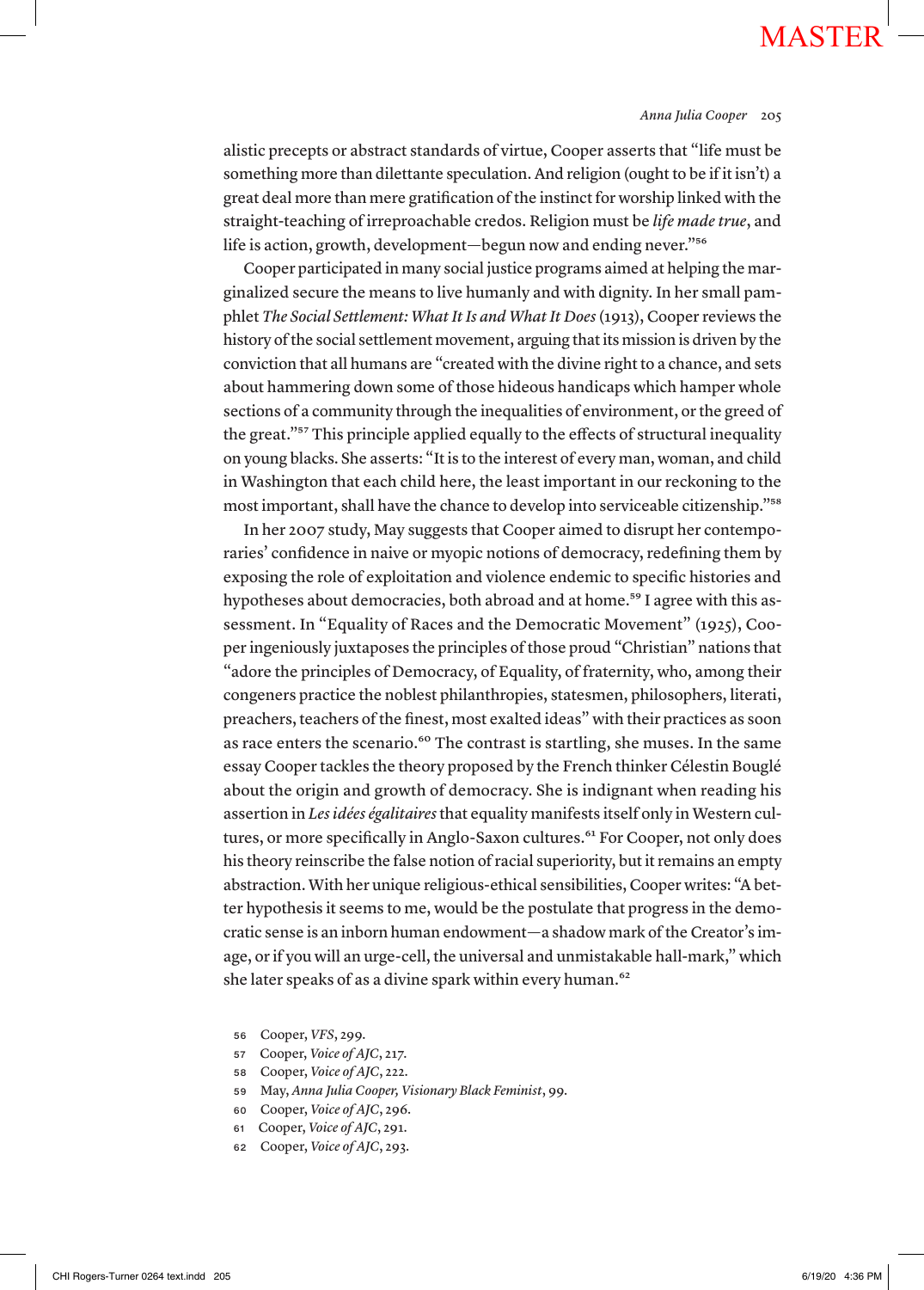Evoking this divine spark was yet another creative way for Cooper to reiterate her theme of a shared humanity, expressed variously as the interplay of one and all. For Cooper, in the final analysis, the concept of equality is not about special treatment for some; nor is it a set of lofty abstract standards that certain peoples or cultures claim as their invention. Equality is an enactment of a basic truth or principle regarding humanity's essential nature, and its manifestation should be evident in each and every human. As she writes, "The concept of Equality as it is the genuine product of the idea of the inherent value in the individual derived from the essential worth of Humanity must be before all else unquestionably of universal application. It operates not between such and such places,—such or such shape of the cranium, such and such theories of civilization."63 For Cooper, equality is an ideal or objective value that is achieved under certain circumstances; it becomes manifest when those "with all the power and all the controls" stop to consider that the other (or the powerless) is "as good as I. Both human, both mortal, both entitled to a place in the sun."64 When that important condition is met, Cooper asserts, then all earnest citizens embracing the vision of a shared yet variegated humanity can contribute their best efforts toward the common good. In the final analysis, then, equality for Cooper is something that societies achieve only when each individual is treated as a full, valuable human with her own uniqueness, so that all may offer their best gifts toward the shared goal of maintaining "harmony in variety."65

In a different essay, Cooper targets Western visionaries who imposed a distorted historical consciousness upon the current Western age as the supreme achievement of past eras, portraying Western (white) peoples as superior races with dominant cultures surpassing other ones. She cites Percival Lowell's remarks in *Soul of the Far East* (1888): "As for Far Orientals, they are not of those who will survive. . . . If these people continue in their old course, their early career is closed. Just as surely as morning passes into afternoon, so surely are these races of the Far East, if unchanged, destined to disappear before the advancing nations of the West."<sup>66</sup> In this quotation Cooper detected the same triumphalist and xenophobic spirit that was at work in America's justification of slavery and its treatment of African Americans. She thus responded in a spirited manner: "A spectacle to make the gods laugh, truly, to see the scion of an upstart race by one sweep of his generalizing pen consigning to annihilation one-third of the inhabitants of the globe—a people whose civilization was hoary headed before the partner elements that begot his race had advanced beyond nebulosity."<sup>67</sup>

Closer to home, within American culture, Cooper exhorts other black lead-

- <sup>64</sup> Cooper, *Voice of AJC*, 297.
- <sup>65</sup> Cooper, *Voice of AJC*, 298.
- <sup>66</sup> Cooper, *VFS*, 52.
- <sup>67</sup> Cooper, *VFS*, 52.

<sup>63</sup> Cooper, *Voice of AJC*, 297.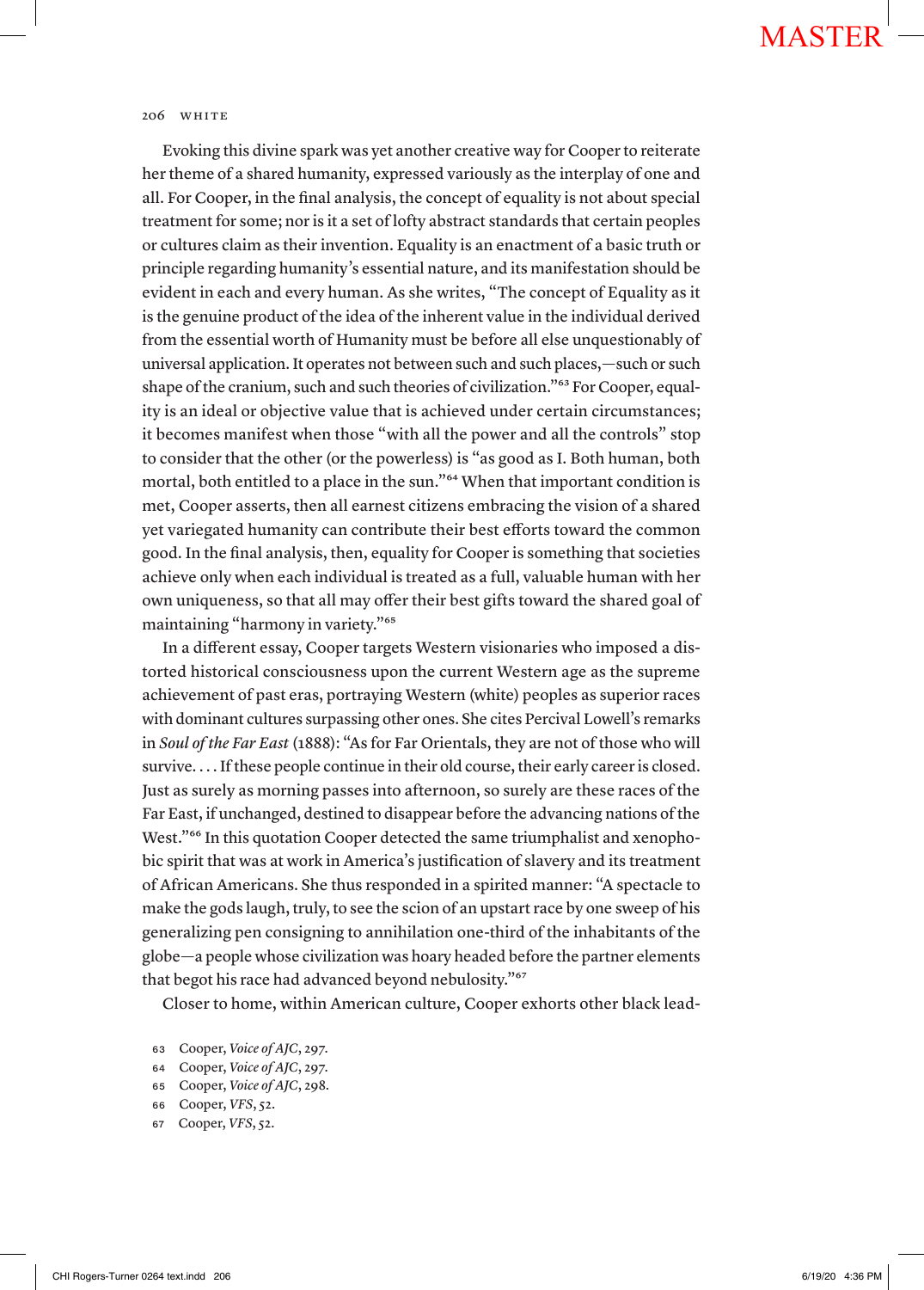#### *Anna Julia Cooper* 207

ers not to erect new norms and classifications that denigrate certain "blacks" as less important than others. In an address to the affluent black male clergy of the Protestant Episcopal Church in Washington, DC, in 1886, she denounces the isolationist ambitions of some black leaders who "exhaust their genius splitting hairs on aristocratic distinctions and thanking God they are not as others."68 Cooper's point is clear: people of color already marginalized by the edifice of white supremacy should be aware of a politics of respectability in which the poor, underclass, and uneducated were deemed less invaluable. With her capacious view of humanity, Cooper urged each member to see the purported "other" as oneself. Pragmatically, this meant that in order for all community dwellers to flourish, the needs of everyone must be acknowledged and met. Consequently, Cooper exhorts the audience to help those who are most vulnerable to the vicissitudes of slavery and its aftermath—that is, the least part of the whole: poor southern black women. She believed that those who have material prosperity must continue a process of giving back—helping the least because they are an essential part of the whole.

For Cooper, another important mechanism for securing an emancipatory humanity is access to quality education for all. As Lloyd notes in his work, in response to a written question about her views of education, Cooper replied: "I have always stood for that Education that aims at the making of Men rather than the constructing of machines. If the Negro is a man then what is good for Man, in all its age-old and infinite varieties, is good for him. Why should he be cabined and cribbed with just this or that for his mental pabulum?"69 Cooper exposed racist ideologies as cultural forms of violence that denied black growth, creativity, and potential productivity. In short, they were antithetical to black life's inherent desire to thrive:

In "The Status of Woman in America," Cooper emphasizes the necessity of developing black creativity and securing emancipation from stifling and stagnant forces that thwart self-actualization. In so doing Cooper speaks of the latent potential within black America, which she describes as "young and full of elasticity and hopefulness of youth. All its achievements are before it."70 With this vision Cooper also associates "genius" with blackness, evoking a type of natural capacity that can be developed and advanced with proper nurturing. She cites the words of an anonymous European writer: "Except the Sclavonic, the Negro is the only original and distinctive genius which has yet to come to growth—and the feeling is to cherish and develop it."71 Here Cooper indicates to her peers that the cultivation of black life and its vital forces cohered both with the natural order of things and with national and universal transformation. Moreover, Cooper's use of *genius* reflects her desire to celebrate the richness of black culture's vitality, creativity, and

- <sup>68</sup> Cooper, *VFS*, 33.
- <sup>69</sup> Lloyd, *Black Natural Law*, 164n15.
- <sup>70</sup> Cooper, *VFS*, 144.
- <sup>71</sup> Cooper, *VFS,* 144.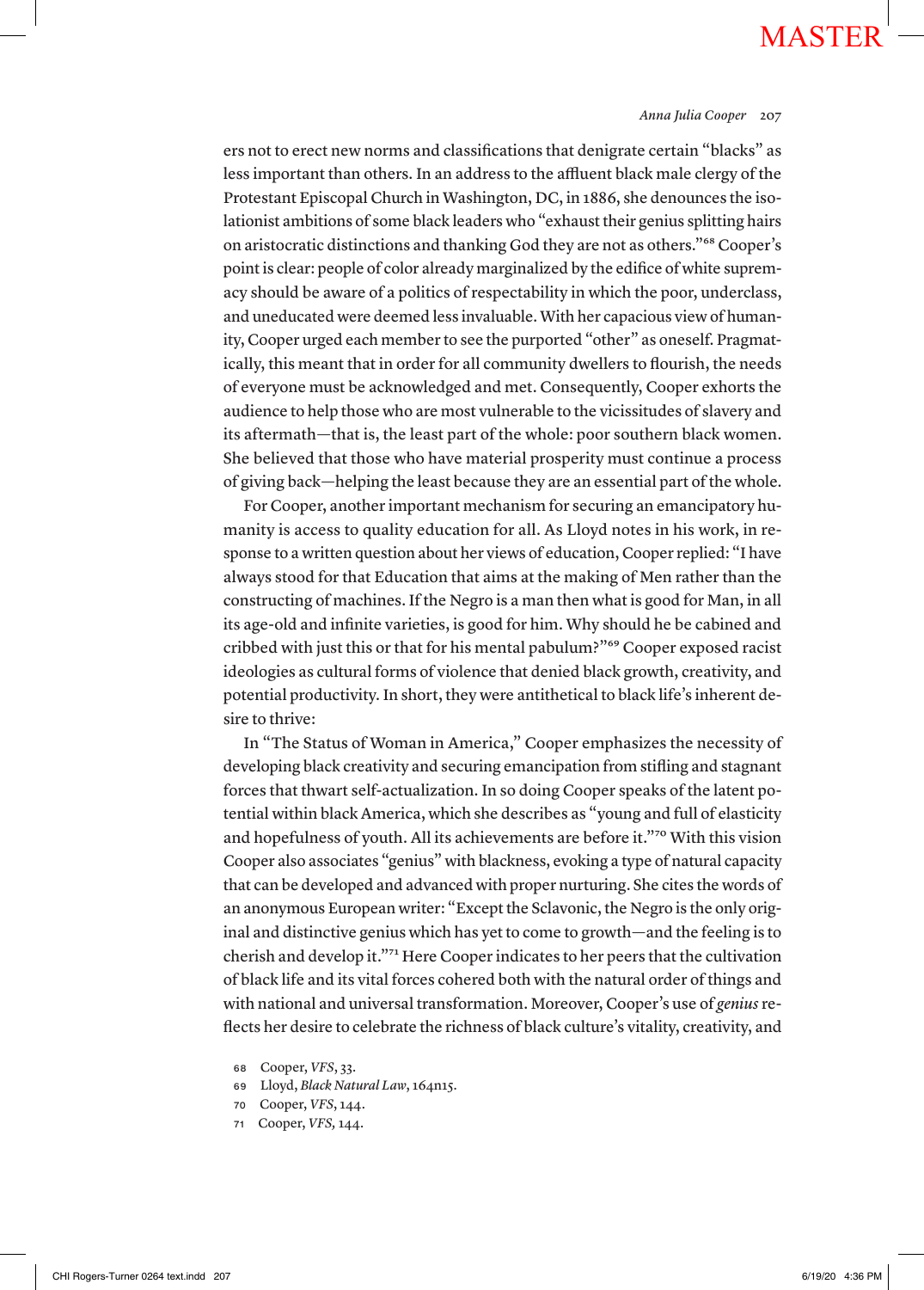### 208 WHITE

power at an important juncture in its history; indeed "the memory of past oppression and the fact of present attempted repression only serve to gather momentum for its irrepressible powers."72 Cooper advocates a vital construction of African Americans' full, complex humanity that has been consistently embattled by the impoverished notion that black bodies are useful only as enslaved forms of menial labor in a culture dominated by the ideology of white supremacy.

In "On Education" (1930), a less-known essay, Cooper describes the role education plays in achieving cultural excellence as well as self-determination in black Americans, as it does in all humans: "The only sane education, therefore is that which conserves the very lowest stratum, the best and most economical is that which gives to each individual, according to his capacity, that training of 'head, hand and heart,' or, more literally, of mind, body and spirit which converts him into a beneficent force in the service of the world. This is the business of schools and this the true cause of the deep and vital interest of all the people in Educational Programs."73 It is noteworthy that Cooper references the contributions of Aristotle and other theorists for their development of the liberal arts, which she argues have been universally accepted by teachers as a reasonable and proper basis for the education of humanity.74 In keeping with her sense of equality for all, not just the elite few, Cooper also advocates for the education of domestic workers, which she argues will accelerate their professionalism and offer them opportunities to dignify their lives, as do other professions.75 With such educational advocacy, Cooper was intent on creating a nation that enabled and inspired all of its members to become creative free agents with the power to influence the world in some way or to some degree.

### **3. Cooper's Vision for America**

Cooper expresses her hope for an emancipated humanity in her conception of America as an unfolding cultural sphere where "regenerating" and "vitalizing" forces were at work—a "relational whole" advancing in growth and perfection for all its constituents.76 She indicates this vision succinctly in "Has America a Race Problem; If So, How Can It Best Be Solved?," describing the potential for America to be the arena where the voice (or interest) of each and all would be heard and acknowledged.77 In this dream, America is the scene where struggles "of political tyranny, of religious bigotry, of caste illiberality and class exclusiveness" are nec-

- <sup>74</sup> Cooper, *Voice of AJC*, 252.
- <sup>75</sup> Cooper, *Voice of AJC*, 255.
- <sup>76</sup> Cooper, *VFS*, 11, 18, 21, 26, 29.
- <sup>77</sup> Cooper, *VFS*, 166.

<sup>72</sup> Cooper, *VFS,* 145.

<sup>73</sup> Cooper, *Voice of AJC*, 250. The date for this piece is not exactly known. Lemert suggests it is a talk that Cooper probably delivered during her tenure as president of Frelinghuysen University, sometime during the mid-1930s.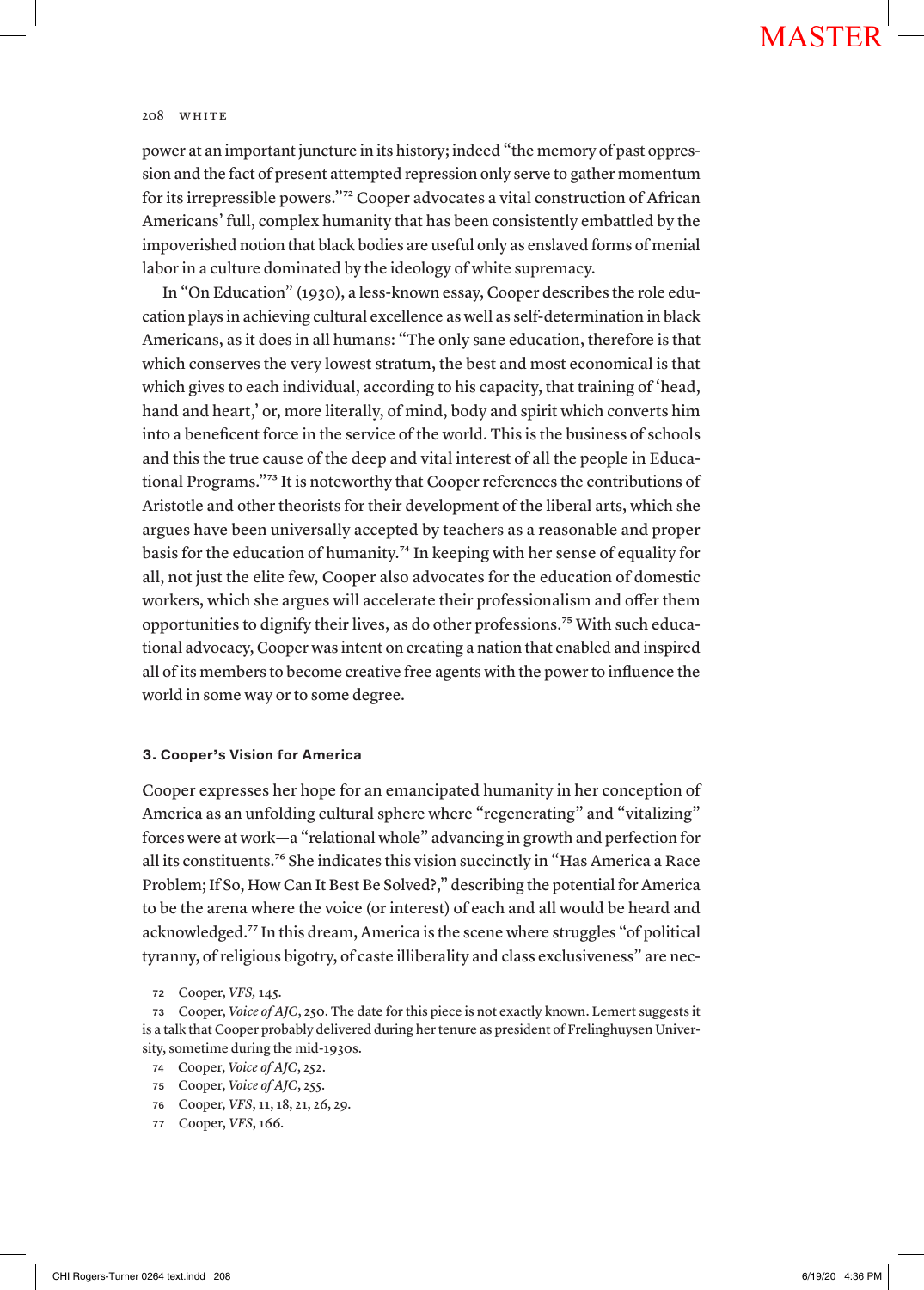#### *Anna Julia Cooper* 209

essary as the country transforms itself into a true democracy.78 Additionally, for Cooper, America would enter the world stage as a nation where efforts to eradicate the monstrosity of "race prejudice" are visible, where people learn that "a race, as a family, may be true to itself without seeking to exterminate others," and where the "principles of true democracy are founded in universal reciprocity."<sup>79</sup>

At the same time, Cooper wisely notes that such ideals could materialize only once the unjust interlocking forms of oppression structuring American life were adequately addressed. In other words, into this idealized vision of America Cooper interjects a sobering realism. The nation that she and many others experienced on a daily was one dominated by violent ideologies: "America for Americans! This is the white man's country! The Chinese must go, shrieks the exclusionist. Exclude the Italians! Colonize the blacks in Mexico or deport them to Africa. Lynch, suppress, drive out, kill out! America for Americans!"<sup>80</sup> These sentiments ran counter to Cooper's comprehension of humanity's radical relationality. Her politics of one and all conveyed, in a profound sense, that belonging together in right relationship is a fundamental characteristic of human life—in short, it tells us something important about who we are and how we ought to live our lives. Cooper's politics of radical relationality was grounded in a general conception of humanity where each human constitutes part of an interacting, evolving, and genetically related community of beings bound together inseparably in space and time. Accordingly, with this communal ontology, Cooper's sense of right relationships encompassed genuine encounters between and among individuals, as well between diverse groups, in which each person's full humanity was consciously acknowledged and honored.<sup>81</sup>

In *Process and Faith*, social ethicist Douglas Sturm articulates an important insight that seems to be operative in Cooper's politics of relationality: "That we belong to one another is a way of affirming, in the language of philosophy, the principle of internal relations. According to that principle, what we are is made up of a host of entangling and ever-changing relationships, all of which leave their traces on our life from its beginning to its end. At the same time, we are, within the context of those relationships, creative agents, making a difference, great or small, in the lives of others in the immediate present and in the long-range future."82 Cooper was convinced that those who genuinely understand that we belong to one another tend to act in distinctive ways, such as helping the most vulnerable and promoting justice for all, not just a few.<sup>83</sup>

- <sup>78</sup> Cooper, *VFS*, 168.
- <sup>79</sup> Cooper, *VFS*, 168.
- <sup>80</sup> Cooper, *VFS*, 163.
- <sup>81</sup> Cooper, *Voice of AJC*, 108, 204, 339.

<sup>82</sup> Douglas Sturm, *Belonging Together: Faith and Politics in a Relational World* (Claremont,

CA: P&F Press, 2003), 5.

<sup>83</sup> Cooper, *Voice of AJC*, 205.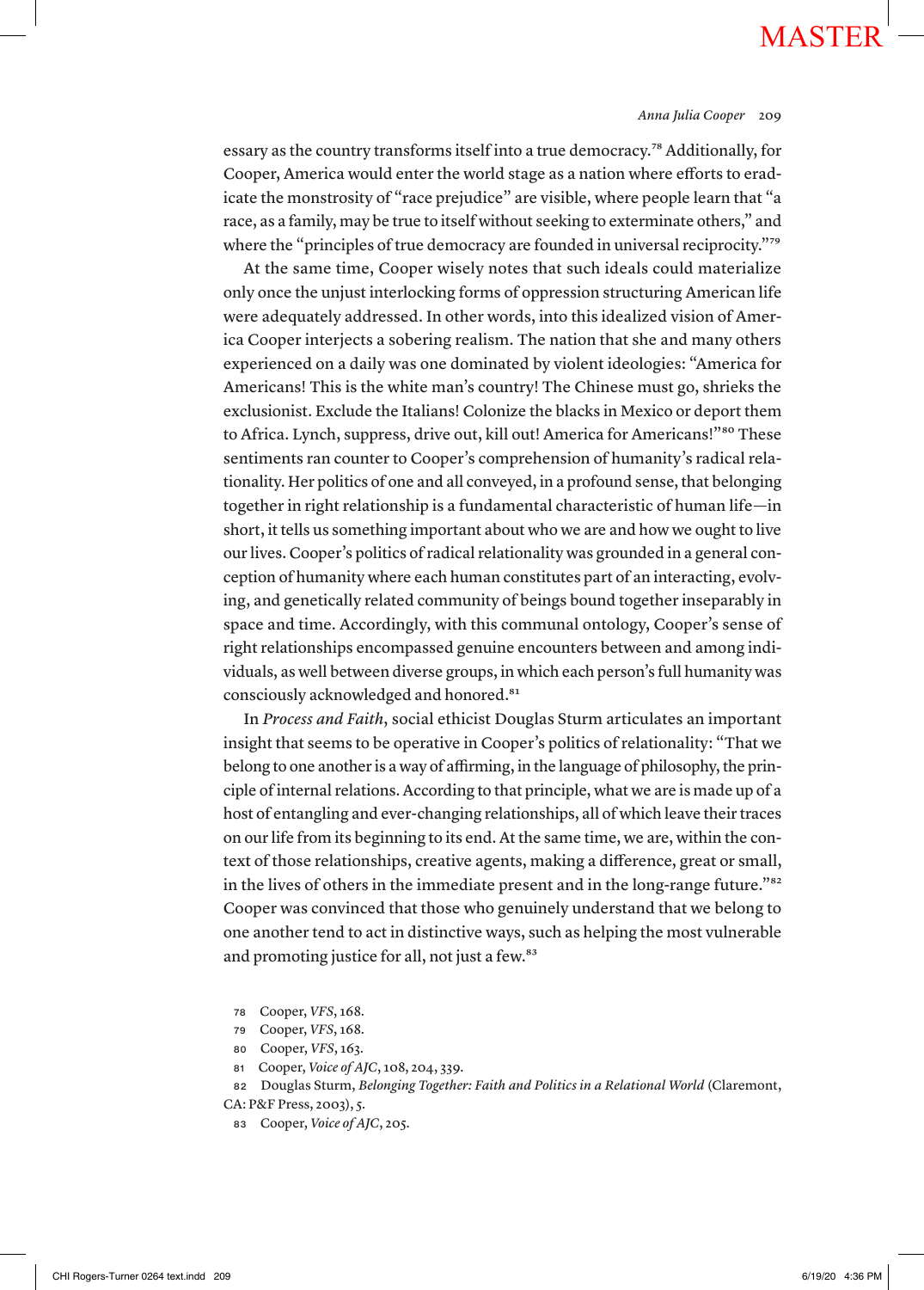She resisted a politics of self-interest built primarily on a doctrine of individual rights in favor of a politics of participatory citizenship, where individual rights are empowered or enabled to experience fulfillment within an encompassing community of mutually interdependent citizens. As she noted at one point when making crucial connections between various forms of prejudice, "The philosophic mind sees that its own 'rights' are the rights of humanity."<sup>84</sup> For Cooper, a robust America thrived on this principle, not on the manufacturing of inequalities and social hierarchies. Specifically, if any part was held back, then the whole was diminished. With this general outlook, Cooper insisted that unless, and until, black women and men (and other marginalized groups) could prosper and participate fully in the rich unfolding of America, it would not actualize itself.

Achieving this goal, Cooper suggests, involves an interplay of forces and conflict in which diversity and inclusion become standard.<sup>85</sup> With this perspective, Cooper describes a type of participatory citizenship where each distinguishable part has a crucial role to play in furthering the interest of the whole. As she suggests, "Exclusiveness and selfishness in a family, in a community, or in a nation is suicidal to progress. Caste and prejudice mean immobility."<sup>86</sup> Cooper then suggests that in advancing and securing democratic ideals, one law holds fast: "In sociology as in the world of matter, *that equilibrium, not repression among conflicting forces is the condition of natural harmony, of permanent progress, and of universal freedom*."<sup>87</sup> With this appeal to natural processes, Cooper suggests the nation's growth will involve inevitable conflict as it evolves toward sustaining a rich, civilized culture of celebrating differences. Cooper views conflict as stimulating, progressive, and healthy when it is produced through "the co-existence of radically opposing or racially different elements" and where the general ethos is "the determination to live and let live."<sup>88</sup>

In "My Racial Philosophy," Cooper speaks much more realistically of the struggles and vulnerabilities that beset black female cultural workers seeking radical transformation of America, declaring, "The whips and stings of prejudice, whether of color or sex, find me neither too calloused to suffer, nor too ignorant to know what is due me.<sup>89"</sup> She also offers an astute understanding of the intricacies of cultural and physical violence in America, noting that she would be mistaken to "imagine that oppression goes only with color": "When I encounter brutality I need not always charge it to my race."<sup>90</sup> In calling attention to the everyday and institutionalized forms of violence in America, Cooper helps shed light

- <sup>85</sup> Cooper, *VFS*, 159-60.
- <sup>86</sup> Cooper, *VFS*, 160.
- <sup>87</sup> Cooper, *VFS*, 160.
- <sup>88</sup> Cooper, *VFS*, 151, 149.
- <sup>89</sup> Cooper, *Voice of AJC*, 236.
- <sup>90</sup> Cooper, *Voice of AJC*, 236.

<sup>84</sup> Cooper, *VFS*, 118.